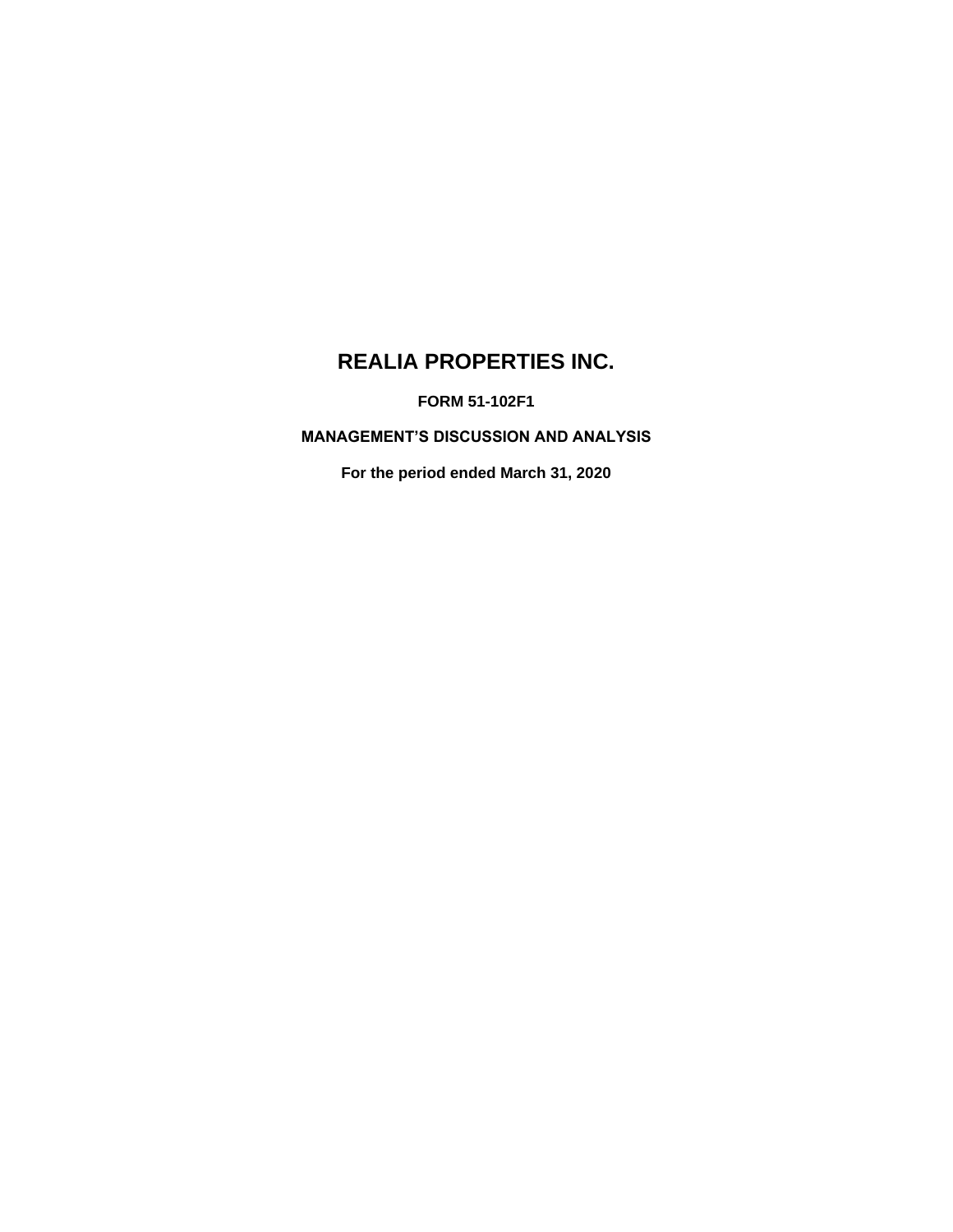## **Table of Contents**

| PROPERTY NET ASSET VALUES (NAV) AT COST COMPARED TO CURRENT MARKET |  |
|--------------------------------------------------------------------|--|
|                                                                    |  |
|                                                                    |  |
|                                                                    |  |
|                                                                    |  |
|                                                                    |  |
|                                                                    |  |
|                                                                    |  |
|                                                                    |  |
| SELECTED QUARTERLY INFORMATION - MOST RECENT EIGHT QUARTERS112     |  |
|                                                                    |  |
|                                                                    |  |
|                                                                    |  |
|                                                                    |  |
|                                                                    |  |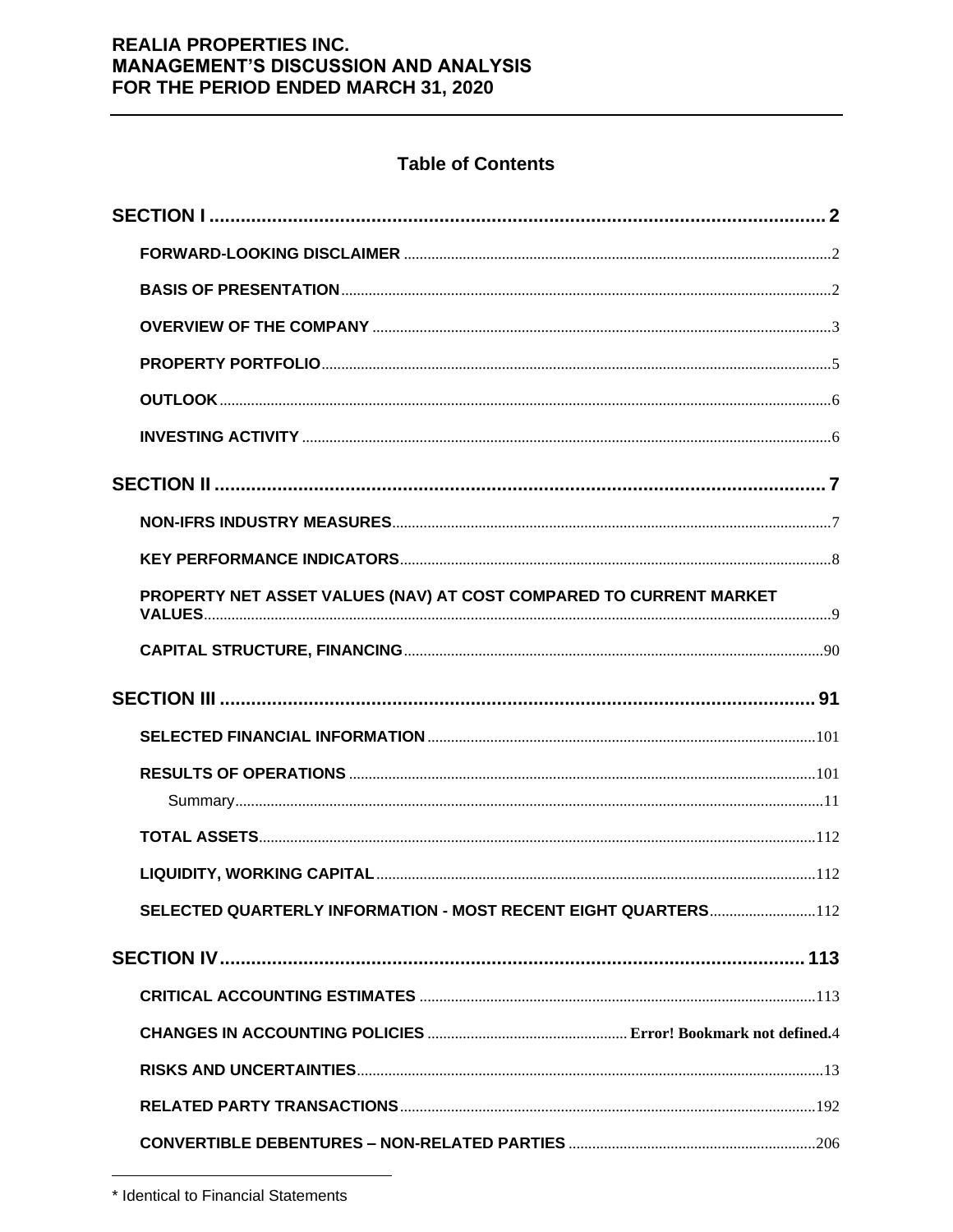| ADDITIONAL DISCLOSURE FOR VENTURE ISSUERS WITH SIGNIFICANT EQUITY INVESTEES |  |
|-----------------------------------------------------------------------------|--|
|                                                                             |  |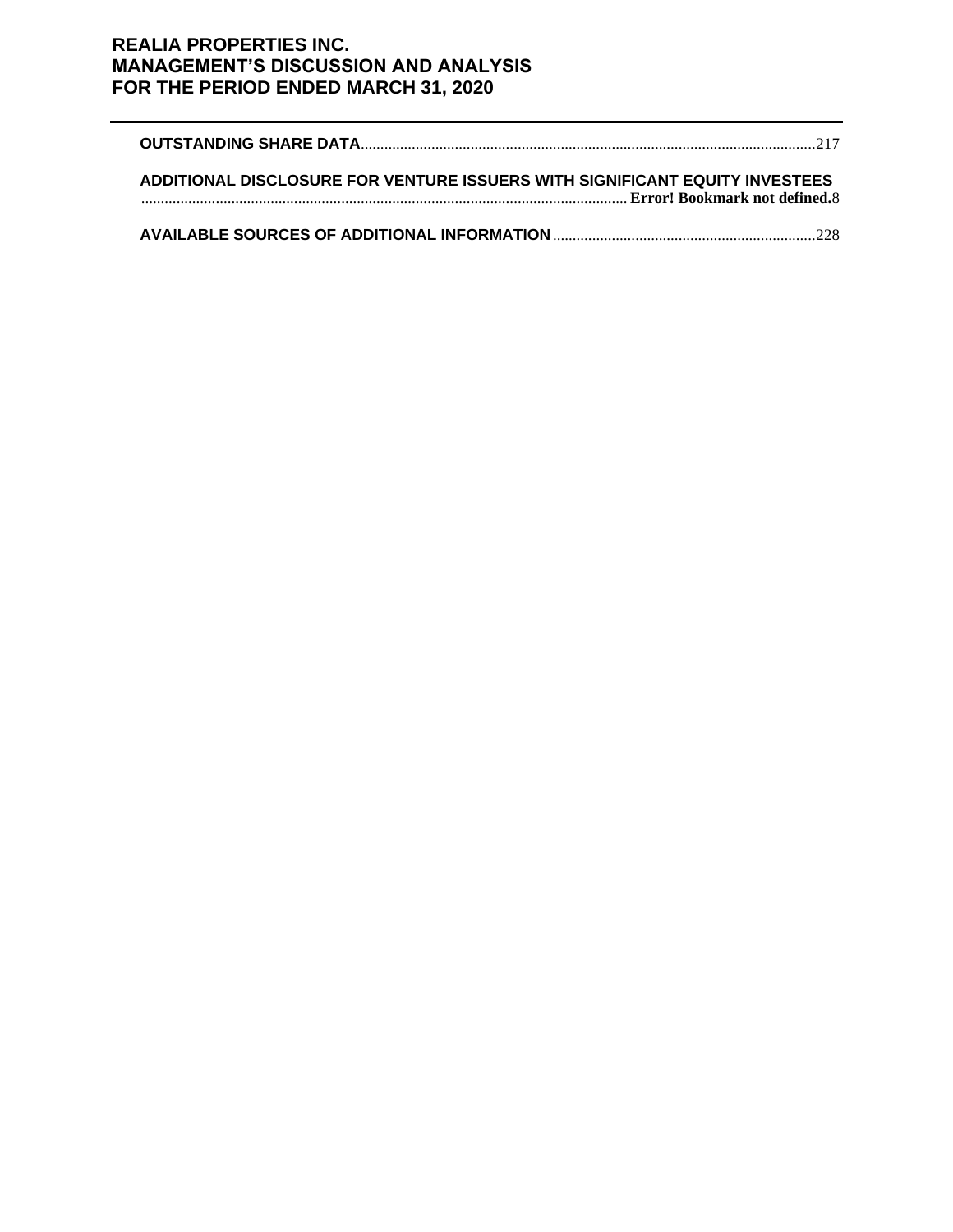## **SECTION I**

This Management's Discussion and Analysis ("MD&A") dated July 10, 2020 is in respect of the three months period ended March 31, 2020, and should be read in conjunction with the condensed consolidated interim financial statements for the period ended March 31, 2020, together with the audited consolidated financial statements and appended notes and MD&A for the year ended December 31, 2019.

## **FORWARD-LOOKING DISCLAIMER**

This MD&A contains forward-looking statements with respect to Realia Properties Inc. (the "**Company**"), including statements that reflect management's expectations regarding the Company's real property assets, the Company's sources of funding, ongoing occupancy levels with respect to the Company's current real estate assets, the local economies in which the Company's real estate assets are located, ongoing capitalization rates and lease rates in such local economies. Wherever possible, words such as "anticipates," "will," "in the process of" and "on track to" or similar words or phrases have been used to identify such forward-looking statements. Such forward-looking statements are not historical facts, but instead reflect management's current beliefs, expectations and estimates based on information currently available to management. Such forward-looking statements include statements with respect to the potential value of the Company's assets, the Company's anticipated sources of funding, the general climate and growth of the local economies in which the Company's real estate assets are located, decreasing capitalization rates and increasing lease rates in such local economies.

Forward-looking statements are subject to significant risks, uncertainties and assumptions. Although management of the Company believes that the expectations represented in such forward-looking statements are reasonable, there can be no assurance that the expectations represented in such forwardlooking statements will prove to be correct. Some of the factors and risks which could affect future results and could cause results to differ materially from those expressed in the forward-looking statements contained herein include the impact of general economic conditions, industry conditions, interest rate fluctuations, changes in currency exchange rates, tax-related risk factors, governmental regulation, environmental risks competition from other industry participants, and the risk of fluctuation and variation in actual operating results, which variation may be material.

There can be no assurance that forward-looking statements will prove to be accurate, as actual events and future events could differ materially from those anticipated. Accordingly, readers should not place undue reliance on forward-looking statements. The forward looking-statements in this communication are made as of the date indicated above. The Company does not undertake any obligation to update any forwardlooking information or statements except as and to the extent required by applicable Canadian securities laws.

## **BASIS OF PRESENTATION**

Unless otherwise noted, all financial information has been prepared in accordance with International Financial Reporting Standards ("IFRS"). The financial information included in this MD&A for the three months period ended March 31, 2020 includes material information up to July 10, 2020. This MD&A should be read in conjunction with the Company's condensed consolidated interim financial statements for the period ended March 31, 2020 together with the audited consolidated financial statements for the year ended December 31, 2019, available on SEDAR at [www.sedar.com.](http://www.sedar.com/)

All amounts presented in this MD&A are in Canadian dollars, unless otherwise noted.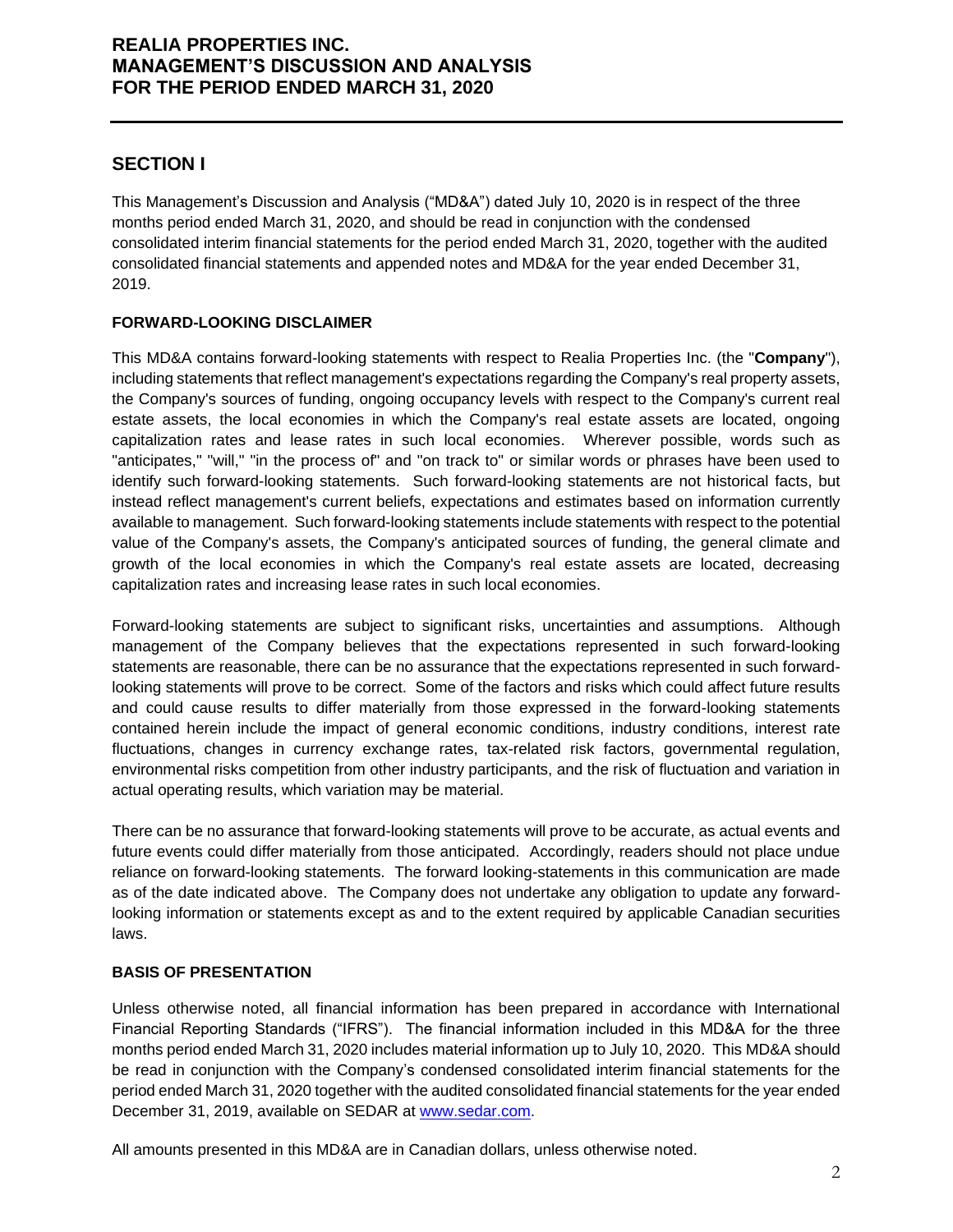#### **OVERVIEW OF THE COMPANY**

Realia Properties Inc. (formerly "Titanstar Properties Inc." and "DPVC Inc.") was incorporated under the *Canada Business Corporations Act* on June 3, 2008 and is a real estate holding company trading on the TSX Venture Exchange (the "Exchange"). The Company issued share capital and commenced operations on June 30, 2008. On September 27, 2010, the Company's shareholders passed a special resolution approving a change in the Company's name from "DPVC Inc." to "TitanStar Properties Inc.". On January 9, 2019, the company's Board of Directors passed a resolution to change the Company's name from "TitanStar Properties Inc." to "Realia Properties, Inc." which was approved at the Annual General Meeting on June 3, 2019 and approved by the TSX Venture Exchange on October 10, 2019. In relation to the new corporate name, the Company has also introduced a new web address and updated its website. The Company can now be found at www.RealiaProperties.com.

As at March 31, 2020, the Company held a 100% beneficial interest in 116<sup>th</sup> Street Centre located in Indianapolis, Indiana, a 100% beneficial interest in Metro Gateway Shopping Center located in Phoenix, Arizona, and a 99% membership interest in Martin Downs NSC LLC, a partnership which holds registered title to Martin Downs Town Center located in Palm City, Florida.

The sole business of the Company is the ownership of real property interests, consistent with a wellestablished investment policy. The Company seeks to create a portfolio of stabilized income producing real estate assets in the United States with value to be maximized through the acquisition of well-positioned quality assets where management believes there will be room to improve occupancy and increase lease rates which will each contribute to value creation.

The focus is on necessity-based neighborhood shopping centers.

In prior reporting periods, the Company made the following investments, either directly or through a subsidiary, in its interests in joint ventures and associates:

• 50% interest in each of two Nevada limited partnerships, Deer Springs Crossing, LP ("DSC LP") and LV Loan Holdings, LP ("LVLH LP")

DSC LP owned certain lands located in Las Vegas, Nevada (the "Deer Springs Property" or "DSC") and LVLH LP owned a promissory note (with respect to a loan related to the Deer Springs Property) and certain related security documents (the "Deer Springs Note"). On January 10, 2018, the Company, along with its partner Juliet, sold a portion of DSC, and as of May 21, 2018, the Company and Juliet sold their remaining interests in DSC.

• 38.4% interest in a Delaware Limited Partnership, Blue Springs Partners LP ("BSP LP")

BSP LP was formed by the Company and RED Development, the managing partner, and completed its acquisition of a commercial retail property located in Blue Springs, Missouri (the "Adams Dairy Landing") in 2013. The Adams Dairy Landing property is a 279,934 square foot retail shopping center. On August 1, 2018, Adams Dairy Landing was foreclosed by its lender upon the controlling ownership partner deciding to give back the keys rather than cure the default.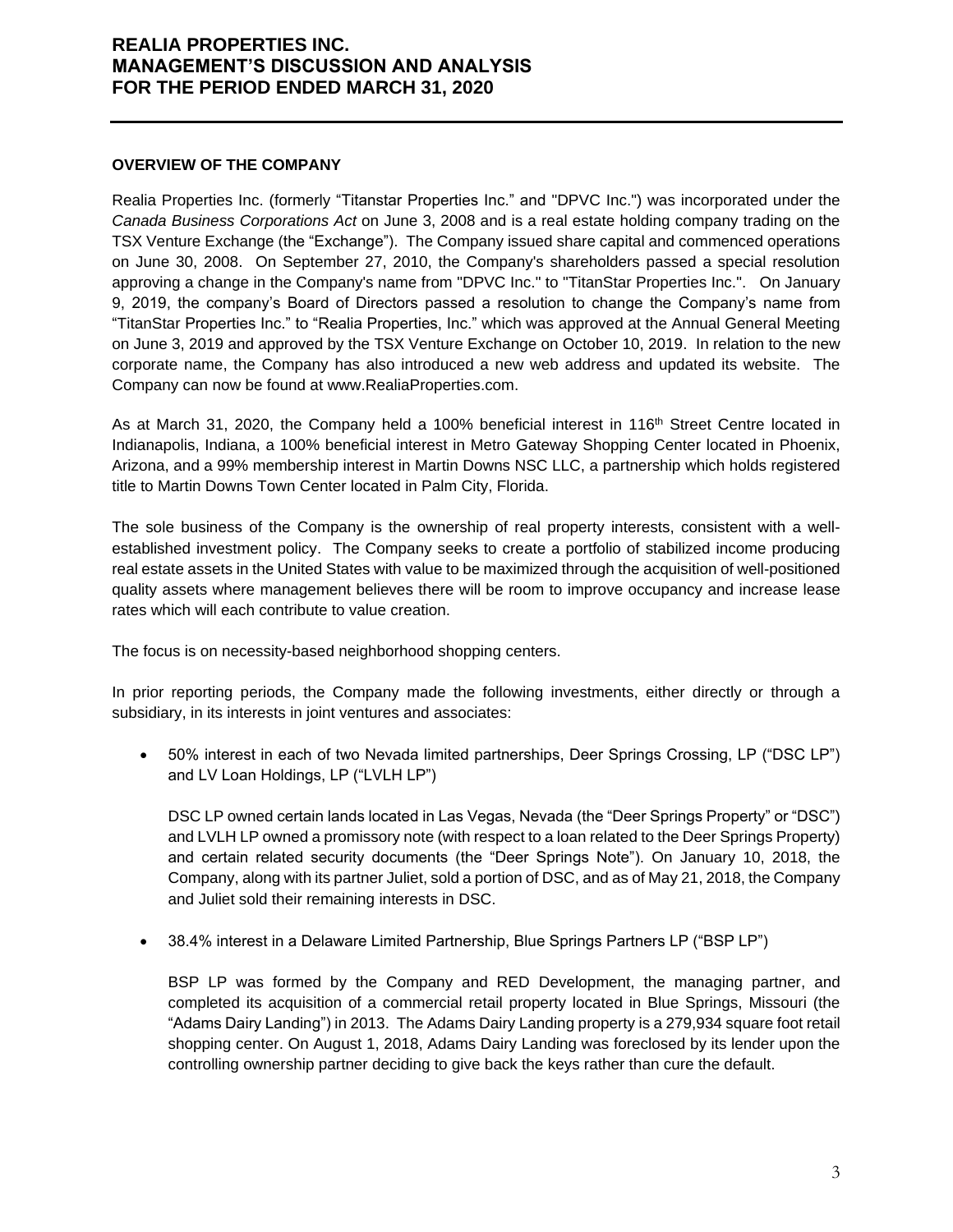• 99% beneficial interest in a Delaware LLC, Martin Downs NSC LLC

On September 2015, the Company purchased 49% ownership interest in Martin Downs NSC LLC, which holds Martin Downs Town Center ("Martin Downs"), a 36,252 square foot, 100% leased neighborhood retail shopping center located in Palm City, Florida. On August 31, 2018 and October 17, 2018, the Company acquired an additional 9% and 41% ownership interest in the property, respectively.

• 100% beneficial interest in a Nevada LLC, TSP Metro Gateway, LLC

TSP Metro Gateway, LLC was formed by the Company and completed its acquisition of a commercial retail property located in Phoenix, Arizona (the "Metro Gateway") in 2016. Metro Gateway is a 67,793 square foot retail shopping center. It is currently 100% leased.

• 100% beneficial interest in a Nevada LLC, TSP 116 Street, LLC

TSP 116th Street, LLC was formed by the Company and completed its acquisition of a commercial retail property located in Indianapolis, Indiana (the "116<sup>th</sup> Street") in 2016. 116<sup>th</sup> Street is a 44,854 square foot retail shopping center. It is currently 88% leased.

A detailed description of each property interest owned through subsidiaries or joint ventures of the group follows below.

On July 19, 2018, the Company announced that a Notice of Civil Claim has been filed with the Supreme Court of British Columbia by its former directors and certain entities owned by the former directors against the Company and certain of its current shareholders and directors with respect to an alleged breach of the Shareholder Agreement between the former directors of the Company and the Company; and an alleged breach of the Trade-Name License Agreement and the Domain Name License Agreement between the Company and a company owned by one of the former directors of the Company. On September 20, 2019, the Company settled the litigation. The settlement agreement provided, among other things, for a payment by the Company of approximately \$1.25 million to repay loans made by the former directors and to settle all claims. The settlement was made without any admission of liability.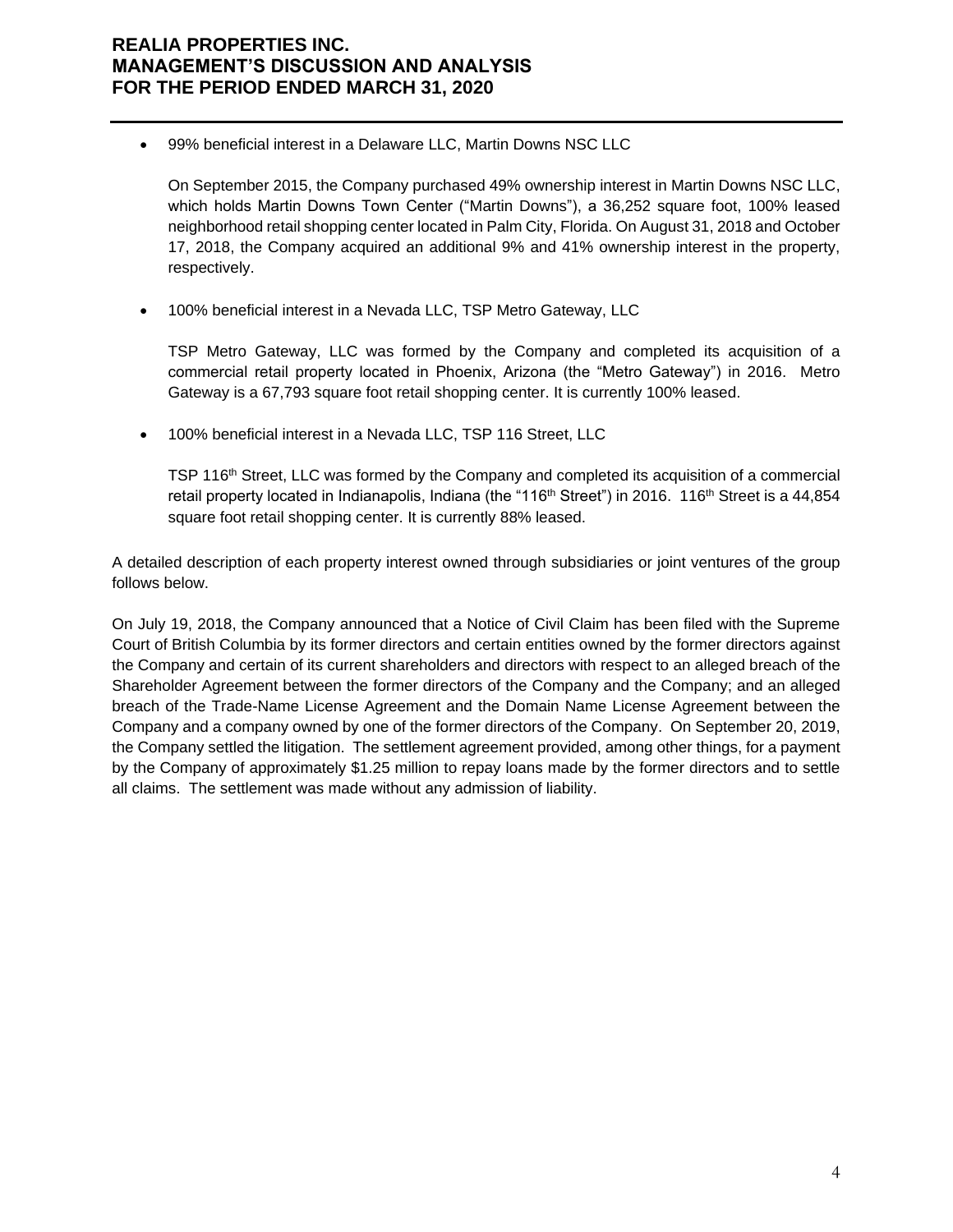#### **PROPERTY PORTFOLIO**

#### **Overview**

As at March 31, 2020, the Company's real estate portfolio consisted of three properties. The details of each property as at the date of this MD&A are as follows:

| Property                     | <b>Date Acquired</b> | %    | Purchase<br>Price<br>$(USD)^{(1)}$ | Lot<br>Size<br>(acres) | <b>Gross</b><br>Leasable<br>Area<br>(sq ft) | Built/<br>renovated | <b>Major Tenants</b>             | Occupancy |
|------------------------------|----------------------|------|------------------------------------|------------------------|---------------------------------------------|---------------------|----------------------------------|-----------|
| Martin Downs <sup>(2)</sup>  |                      |      |                                    |                        |                                             |                     | • Panera Bread<br>$\cdot$ BB & T |           |
| <b>Town Center</b>           |                      |      |                                    |                        |                                             |                     | • Sun Trust Bank                 |           |
| (Palm City, FL)              | September 2015       | 99%  | 11.5 million $(3)$                 | 7.49                   | 36.252                                      | 2006                | • Edward Jones                   | 100%      |
|                              |                      |      |                                    |                        |                                             |                     | • Planet Fitness                 |           |
| Metro Gateway <sup>(4)</sup> |                      |      |                                    |                        |                                             |                     | • Laser Quest                    |           |
| <b>Shopping Center</b>       |                      |      |                                    |                        |                                             |                     | • Dart Bar                       |           |
| (Phoenix, AZ)                | March 2016           | 100% | 9.1 million                        | 6.46                   | 73.146                                      | 1978/1986           | • Domino's Pizza                 | 100%      |
|                              |                      |      |                                    |                        |                                             |                     | • Fred Astaire Dance             |           |
| 116 <sup>th</sup> Street     |                      |      |                                    |                        |                                             |                     | • Upland Brewing Co.             |           |
| Center <sup>(5)</sup>        |                      |      |                                    |                        |                                             |                     | • Sylvan Learning                |           |
| (Indianapolis, IN)           | August 2016          | 100% | 9.825 million                      | 3.97                   | 44.839                                      | 2007/2008           | • Caliente Mexican               | 87%       |

Notes:

(1) Subject to customary closing adjustments.

(2) Martin Downs is owned directly by Martin Downs NSC LLC. The Company owns 99% beneficial interest through its subsidiary Realia Properties US.

(3) The Company initially acquired its 49% ownership interest based on the purchase and sales agreement price of \$11.5MM. The acquisition of the additional 41% interest from Inovalis City Center Retail Fund was based on the \$11.5MM price per the PSA. The acquisition of the 9% was based on an agreed upon value of \$1.0MM.

(4) Metro Gateway is owned directly by TSP Metro Gateway LLC, a Nevada LLC. The Company owns a 100% beneficial interest through its subsidiary, Realia US, Inc.

(5) 116<sup>th</sup> Street is owned directly by TSP 116<sup>th</sup> Street, LLC, a Nevada LLC. The Company owns a 100% beneficial interest through its subsidiary, Realia Properties US

### *Martin Downs Town Center*

Martin Downs Town Center is a 36,252 square foot neighborhood retail shopping center located in Palm City, Florida, covering a total site area of 7.6 acres. The center was built in 2006 and as of the date of this MD&A is 100% leased, shadow anchored by a Publix supermarket. The center has a variety of retail tenants including Panera Bread, BB & T (Trust Company), Sun Trust Bank, Edward Jones, Dunkin' Donuts, Olympic Diner, Hokkaido Hibachi and Sushi, and others.

Pursuant to the terms of the acquisition, the sellers received US\$2.369 million in exchange for the Company's acquisition of an initial 49% interest in the joint venture. Consideration and closing costs for the acquisition were paid by issuing common shares of the Company. The property was independently appraised at US\$12.5 million and the transaction was concluded based on a property value of US\$11.5 million. Prior to the acquisition, the center was 90% owned by an affiliate of Inovalis, Inovalis City Center Retail Fund Inc. and 10% owned by Martin Downs GP LLC. The Company acquired its interest from Inovalis City Center Retail Fund Inc.

On August 31, 2018, the Company acquired an additional 9% ownership interest from Martin Downs GP LLC for \$1,302,000 (US\$1,000,000), which is still outstanding as at March 31, 2020.

On October 17, 2018, the Company acquired an additional 41% interest from Inovalis City Center Retail Fund Inc. The acquisition was a result of the Company exercising an option from the original 2015 Purchase and Sales agreement. In consideration for the acquisition cost of \$3,710,875, the Company issued 38,459,269 common shares as at February 22, 2019. As of October 17, 2018, the Company holds 99% in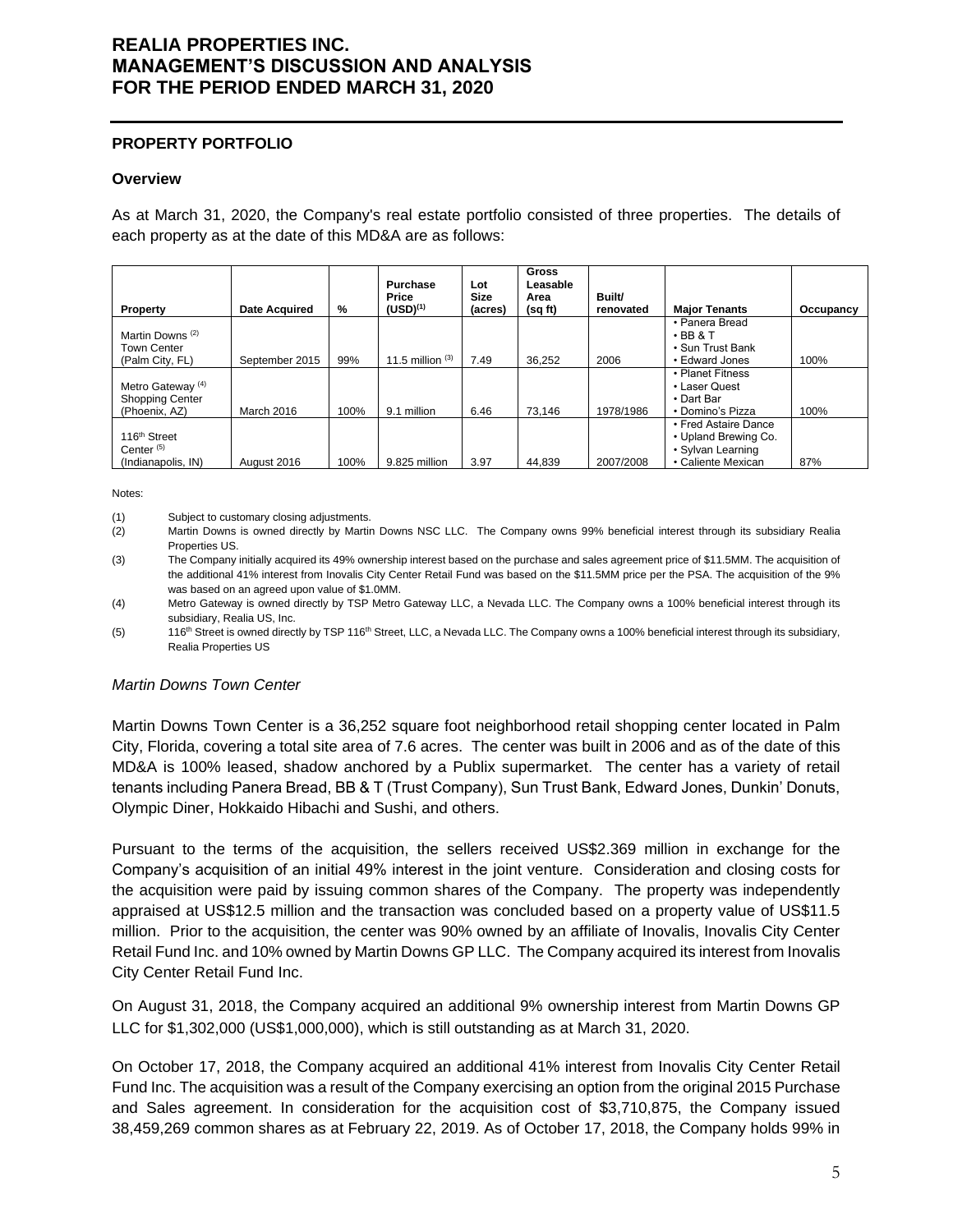Martin Downs NSC, LLC and therefore, is deemed to have acquired control and therefore begin to consolidate Martin Downs NSC, LLC at the time of the acquisition of the additional 41% interest.

Martin Downs Town Center is managed by NAI Southcoast at market management fees rates. These management fees are operating expenses recoverable from tenants.

#### *Metro Gateway Shopping Center*

Metro Gateway is a 73,146 square foot community center located in Phoenix, Arizona on approximately 6.4 acres. As of the date of this MD&A is 100% leased. The well-located, stabilized shopping center is comprised of a complimentary mix of long-term leased tenants including Planet Fitness, Laser Quest and Dart Bar.

The acquisition cost of US\$9,100,000 was financed, in part, through a first mortgage deed of US\$6,080,000. The remainder of the acquisition cost was funded from proceeds of the convertible debenture private placement of an aggregate principal amount of \$4,500,000 of 8% convertible unsecured subordinated debentures.

Metro Gateway is managed by Mutual Property Advisors, at market management fees rates. The management fees are recorded as operating expenses and are recoverable from tenants.

#### *116th Street Centre*

116th Street Centre is a 44,839 square foot retail center located in Indianapolis, Indiana on approximately 3.97 acres. As of the date of this MD&A it is 87% leased. The well-located, stabilized shopping center is comprised of a complimentary mix of long-term leased tenants including Sylvan Learning, Fred Astaire Dance Studio, Caliente Mexican Grill, Meridian Design Group and Upland Brewing Co. A number of initiatives are currently close to concluding to fill two recent vacancies of 2,335 and 1,696 square feet.

The acquisition cost of US\$9,825,000 was financed in part through a first mortgage of US\$6,975,750 with the remainder provided by US\$2,515,512 of proceeds from the sale of the Company's interests in Swanway and San Tan joint ventures, and the bridge loans provided 50% by TitanStar Finance Inc., a Company of which the former Chairman is a principal, and 50% by a private company owned by a former director of the Company.

116<sup>th</sup> Street Centre is managed by McCrea Property Group, at market management fees rates. The management fees are recorded as operating expenses and are recoverable from tenants.

### **OUTLOOK**

The Company owns interest in three neighborhood shopping centers. The Company anticipates selling a portion of its interest in the assets to repay the outstanding corporate debts as they come due.

### **INVESTING ACTIVITY**

No new investments or letters of intent were entered into during the period ended March 31, 2020.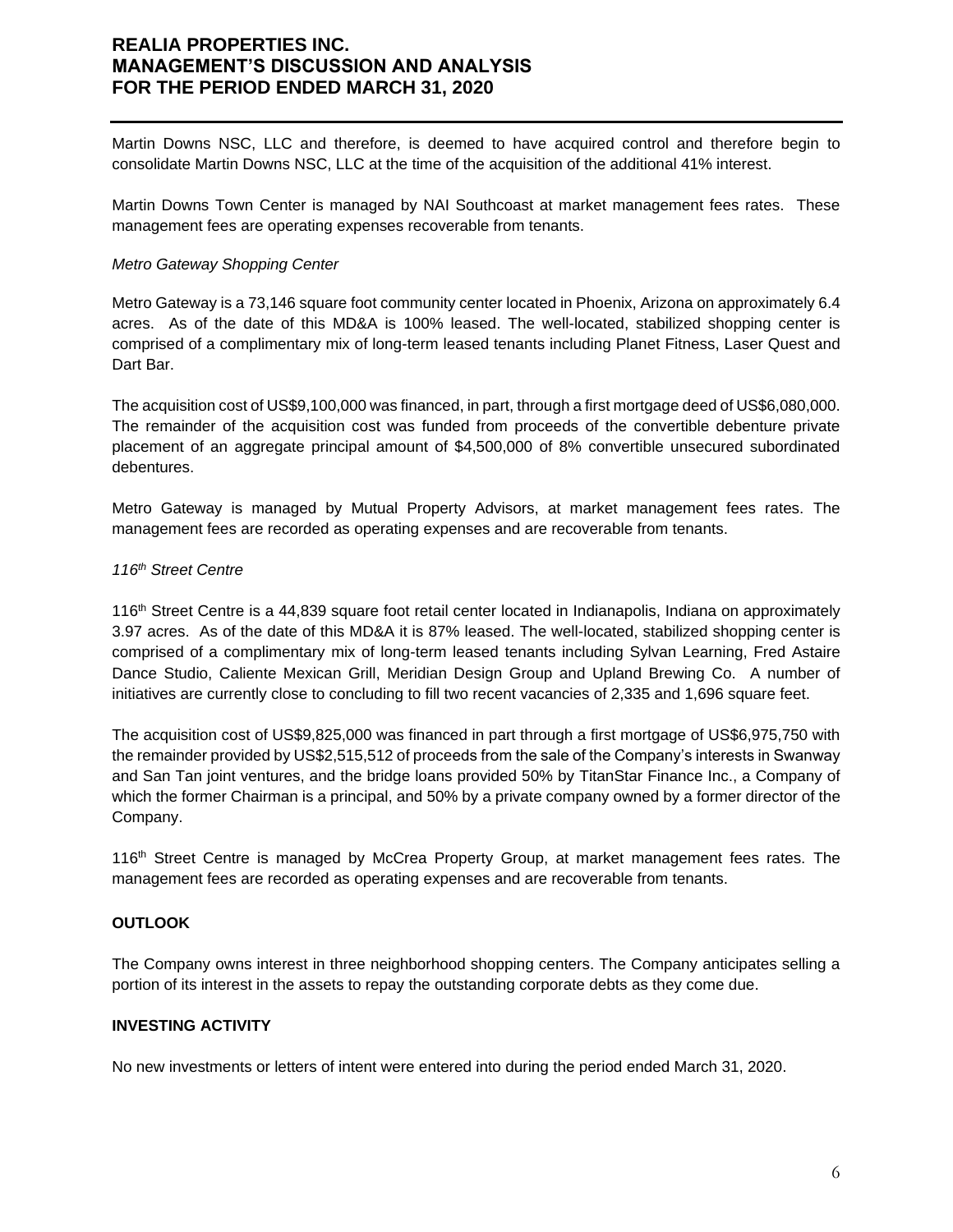## **SECTION II**

## **NON-IFRS INDUSTRY MEASURES**

The Company has included certain non-IFRS measures throughout this MD&A. Management believes that in addition to conventional measures prepared in accordance with IFRS, investors in the real estate industry use these non-IFRS financial measures to evaluate the Company's performance, ability to generate cash flows and financial condition. Accordingly, these non-IFRS financial measures are intended to provide additional information and should not be considered in isolation or as a substitute for performance measures prepared in accordance with IFRS. The non-IFRS financial measures do not have standardized meanings and may not be comparable to measures used by other issuers in the real estate industry or other industries. The non-IFRS financial measures noted in this MD&A are as follows and include definitions:

a) Adjusted Funds From Operations ("AFFO")

NOI less debt service loan reserves and non-recoverable operating expenses including owner's expenses.

b) AFFO Company

AFFO less cash cost of corporate debt and G & A expenses.

c) Debt Coverage Ratio

NOI divided by mortgage cost (principal and interest).

d) Debt to Gross Book Value

Principal balance of outstanding mortgage divided by original acquisition cost of properties.

e) Debt to Gross Book Value (Company)

All mortgage and corporate debt divided by original acquisition cost of properties.

f) Interest Coverage Ratio (Company)

NOI divided by all mortgage and corporate debt.

g) Net Asset Value Table (page 10)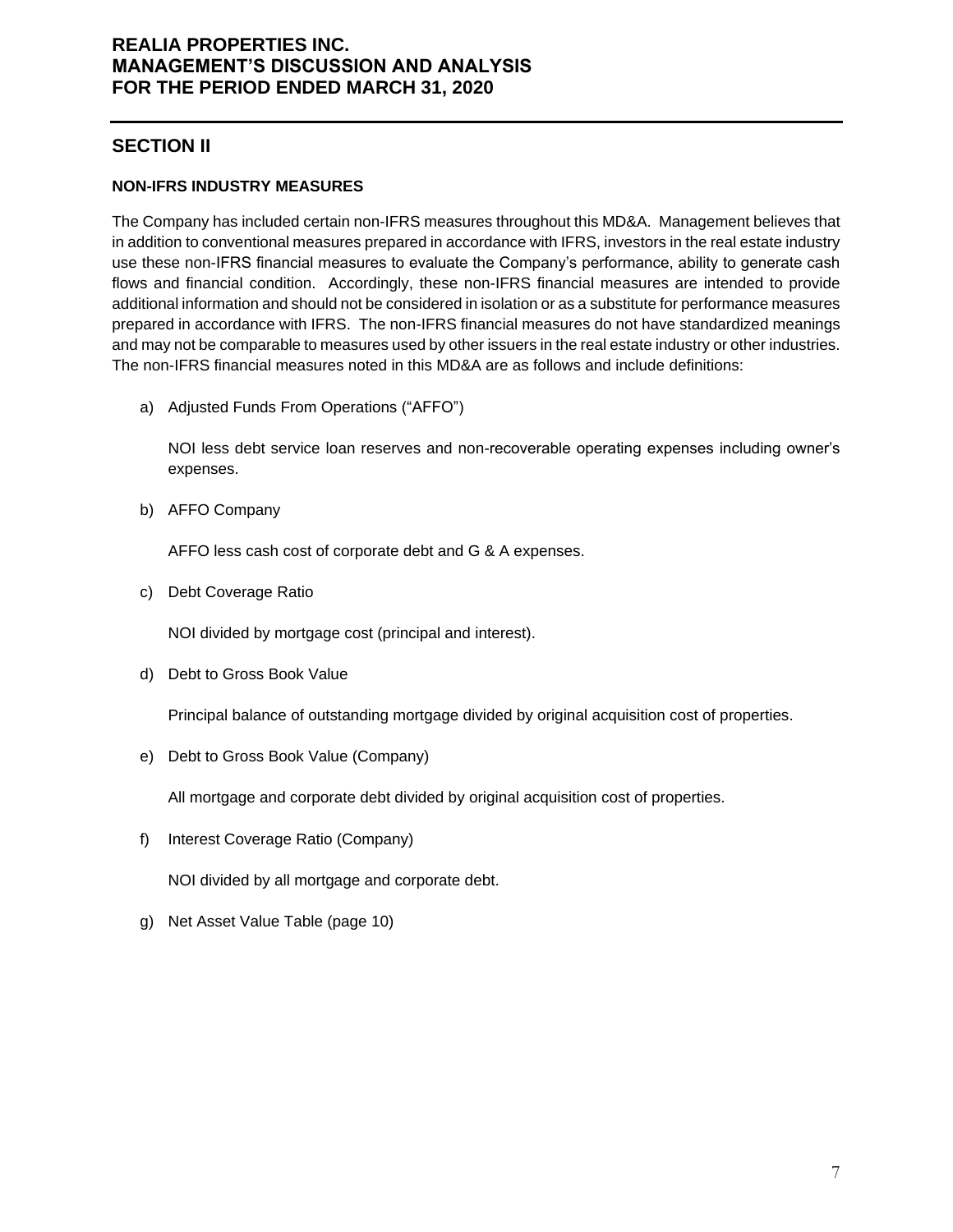### **KEY PERFORMANCE INDICATORS**

| Period ended March 31, 2020                                                      | <b>Martin</b><br><b>Downs</b> | Metro<br>Gateway | 116 <sup>th</sup><br><b>Street</b> | Corporate<br><b>Debt</b> | G&A       | <b>Total</b>            |
|----------------------------------------------------------------------------------|-------------------------------|------------------|------------------------------------|--------------------------|-----------|-------------------------|
| <b>Property Related</b>                                                          |                               |                  |                                    |                          |           |                         |
| <b>NOI</b>                                                                       | 345,551                       | 205,909          | 154,982                            |                          |           | 944,532                 |
| <b>AFFO</b>                                                                      | 144,146                       | 115,965          | 70,442                             |                          |           | 442,195                 |
| Occupancy                                                                        | 100%                          | 100%             | 87%                                |                          |           | 96% (1)                 |
| Debt Coverage Ratio                                                              | 2.12                          | 1.98             | 1.41                               |                          |           | $1.88^{(1)}$            |
| % of Property Costs Recovered                                                    | 81%                           | 110%             | 87%                                |                          |           | 90% (1)                 |
| Debt to Gross Book Value                                                         | 56%                           | 64%              | 68%                                |                          |           | 62% (1)                 |
| Weighted Average Lease Term to Maturity<br>(in years) (excludes renewal options) | 4.04                          | 3.08             | 4.22                               |                          |           | 3.61(1)                 |
| Mortgage Interest Rate                                                           | 7.08%                         | 5.55%            | 4.78%                              |                          |           | 5.79% (1)               |
| <b>Combined Property and Corporate</b>                                           |                               |                  |                                    |                          |           |                         |
| <b>NOI</b>                                                                       | 345,551                       | 205,909          | 154,982                            |                          |           | 944,532                 |
| <b>AFFO</b>                                                                      | 144,146                       | 115,965          | 70,442                             | (144, 924)               | (84, 047) | 213,223                 |
| <b>AFFO Per Share</b>                                                            |                               |                  |                                    |                          |           | 0.00                    |
| Interest Coverage Ratio Property and<br>Corporate Debt                           |                               |                  |                                    |                          |           | 1.30                    |
| Debt to Gross Book Value                                                         |                               |                  |                                    |                          |           | 67% (1)                 |
| Weighted Average Interest Rate                                                   |                               |                  |                                    |                          |           | $6.51\%$ <sup>(1)</sup> |

(1) Weighted-average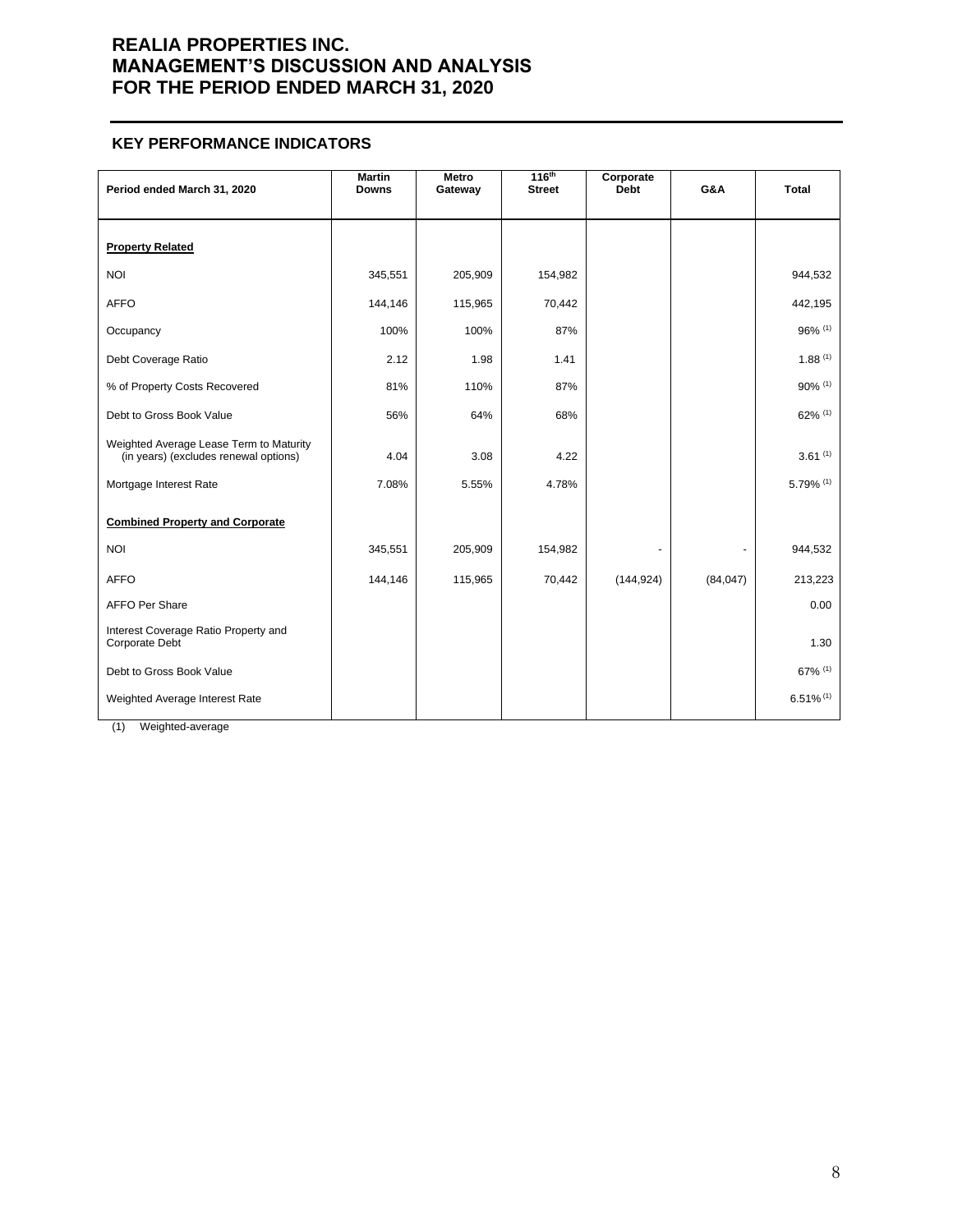### **PROPERTY NET ASSET VALUES (NAV) AT COST COMPARED TO CURRENT MARKET VALUES**

The Net Asset Value Table is intended to illustrate the change in value of properties since they were acquired, net of the face value of mortgages and non-property debt. The property cost is the contracted purchase price without adjustments for transaction costs, depreciation and amortization. These measures are not recognized measures under GAAP or IFRS but are intended to provide readers with guidance of the trend in the asset values of the properties and the net asset values after debt since acquisition on a simplified basis.

|                                   | <b>AT COST</b> |            |       |   |            |     |               | <b>AT VALUE</b> |                 |       |   |                        |   |                   |
|-----------------------------------|----------------|------------|-------|---|------------|-----|---------------|-----------------|-----------------|-------|---|------------------------|---|-------------------|
|                                   |                |            |       |   |            |     | @1.4062       |                 |                 |       |   |                        |   | @\$1.4062         |
|                                   |                | Cost in    | %     |   | Cost in    |     | Cost in       |                 | <b>Value in</b> | %     |   | <b>Value in</b>        |   | <b>Value in</b>   |
|                                   |                | US\$       | Own   |   | US\$       |     | <b>CAD\$</b>  |                 | US\$            | Own   |   | US\$                   |   | <b>CAD\$</b>      |
| Martin Downs \$                   |                | 11,500,000 | 0.990 | S | 11,385,000 | l S | 16,009,587    | S               | 13,700,000      | 0.990 | S | $13,563,000$   \$      |   | 19,072,291<br>(1) |
| <b>Metro Gateway</b>              |                | 9.100.000  | 1.000 |   | 9,100,000  |     | 12,796,420    |                 | 9.560.000       | 1.000 |   | 9,560,000              |   | 13,443,272 (2)    |
| 116th Street                      |                | 9,825,000  | 1.000 |   | 9,825,000  |     | 13,815,915    |                 | 9.730.000       | 1.000 |   | 9,730,000              |   | 13,682,326 (3)    |
| <b>Total Cost and Value \$</b>    |                | 30,425,000 |       |   | 30,310,000 | S   | 42,621,922    | S               | 32,990,000      |       | S | 32,853,000             | S | 46, 197, 889      |
|                                   |                |            |       |   |            |     |               |                 |                 |       |   |                        |   |                   |
|                                   |                | Debt in    | %     |   | Debt in    |     | Cost in       |                 | Debt in         | %     |   | Debt in                |   | Debt in           |
|                                   |                | US\$       | Own   |   | US\$       |     | <b>CAD\$</b>  |                 | US\$            | Own   |   | US\$                   |   | CAD\$             |
| Martin Downs \$                   |                | 9,000,000  | 0.990 | S | 8,910,000  | S   | 12,529,242    | S               | 9,000,000       | 0.990 | S | $8,910,000$ $\sqrt{S}$ |   | 12,529,242        |
| <b>Metro Gateway</b>              |                | 5,800,443  | 1.000 |   | 5.800.443  |     | 8.156.583     |                 | 5.791.462       | 1.000 |   | 5,791,462              |   | 8,143,954         |
| 116th Street                      |                | 6,709,754  | 1.000 |   | 6,709,754  |     | 9,435,256     |                 | 6.672.598       | 1.000 |   | 6,672,598              |   | 9,383,007         |
| <b>Total Real Estate Debt</b> \$  |                | 21,510,197 |       | S | 21,420,197 | S   | 30,121,081    | S               | 21,464,060      |       | S | 21,374,060             | S | 30,056,203        |
|                                   |                |            |       |   |            |     |               |                 |                 |       |   |                        |   |                   |
| Real estate leverage              |                |            |       |   | 70.67%     |     | 70.67%        |                 |                 |       |   | 65.06%                 |   | 65.06%            |
|                                   |                |            |       |   |            |     |               |                 |                 |       |   |                        |   |                   |
| <b>Total Non-Real Estate Debt</b> |                |            |       |   |            |     | 6,138,684     |                 |                 |       |   |                        |   | 6,138,684         |
| <b>NAV</b>                        |                |            |       |   |            | s   | 6,362,157     |                 |                 |       |   |                        | s | 10.003.002        |
|                                   |                |            |       |   |            |     |               |                 |                 |       |   |                        |   |                   |
| Shares outstanding                |                |            |       |   |            |     | 255, 221, 137 |                 |                 |       |   |                        |   | 255, 221, 137     |
|                                   |                |            |       |   |            |     |               |                 |                 |       |   |                        |   |                   |
| <b>NAV per share</b>              |                |            |       |   |            | S   | 0.02493       |                 |                 |       |   |                        | S | 0.03919           |

Market values are based on management estimates unless appraisal values are referenced.

- (1) US\$13,700,000 per NAI Southcoast Broker Opinion of Value dated April 8, 2020.
- US\$9,560,000 per CBRE summary valuation dated March 25, 2020.
- (3) US\$9,730,000 per CBRE In-Place Analysis dated March 18, 2020.

### **CAPITAL STRUCTURE, FINANCING**

The Company's objectives when managing capital of \$42,418,512 (2019 - \$38,919,212), which is share capital, contributed surplus, equity component of convertible debentures, accumulated other comprehensive income, deficit, notes payable, mortgages payable, due to related parties, convertible debentures and long-term debt, are to safeguard its ability to continue as a going concern, so that it can continue to provide returns for shareholders and benefits for other stakeholders, and to provide an adequate return to shareholders by pricing products and services commensurately with the level of risk.

The Company sets the amount of capital in proportion to risk. The Company manages the capital structure and makes adjustments to it in light of changes in economic conditions and the risk characteristics of the underlying assets. In order to maintain or adjust the capital structure, the Company may adjust the amount of dividends paid to shareholders, return capital to shareholders, issue new common shares, or sell assets to reduce debt.

The Company monitors capital from time-to-time using a variety of measures. Monitoring procedures are typically performed as a part of the overall management of the Company's operations. The Company's strategy during the period, which was unchanged from the prior period, was to maintain its ability to secure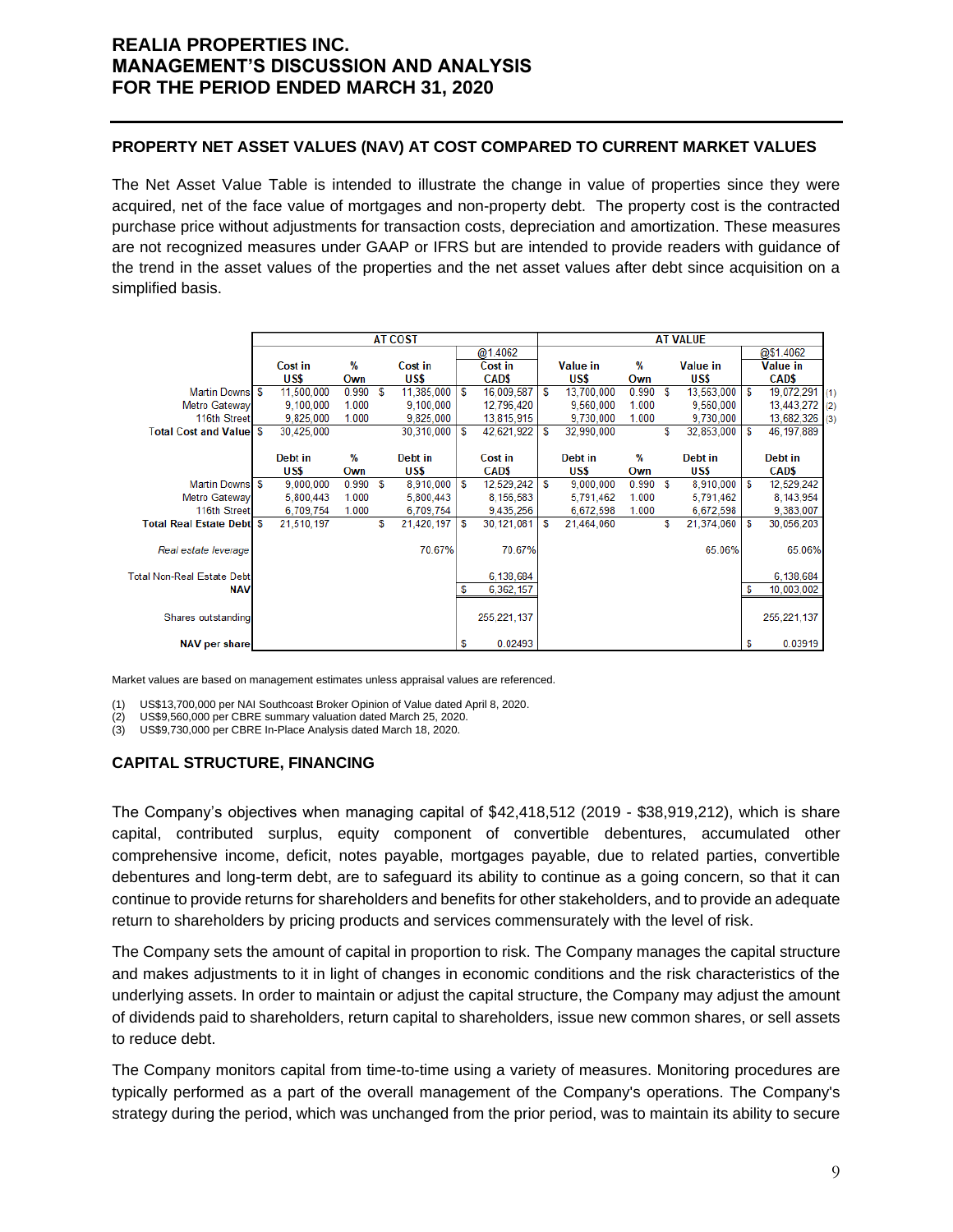access to financing at a reasonable cost. The requirements and terms of sources of capital cannot be predicted and change in ways the Company cannot predict.

## **SECTION III**

## **SELECTED FINANCIAL INFORMATION**

A summary of selected financial information for the period ended March 31, 2020 and 2019 is as follows:

|                                                | Three months period ended | Three months period ended |
|------------------------------------------------|---------------------------|---------------------------|
|                                                | March 31, 2020            | March 31, 2019            |
| Rental income and recoveries                   | 1.175.809<br>S.           | 1,177,800                 |
| Net income (loss)                              | (59,055)                  | (762, 465)                |
| Comprehensive income (loss)                    | (923, 391)                | (420, 329)                |
| Net income (loss) per share, basic and diluted | 0.00                      | 0.00                      |
| Total assets                                   | 43,685,795                | 43,535,705                |
| Working capital deficiency                     | (18, 731, 815)            | (12,579,528)              |

The Company has a higher net loss in the period March 31, 2019 than in comparable period in March 31, 2020 due to a catch-up depreciation in Martin Downs. The increase in comprehensive loss is mostly due to the weakening of the Canadian dollars (2020 – 1.4062 vs 2019 – 1.3349). The increase in working capital deficiency is due to the Martin Downs mortgage maturing this fiscal year.

### **RESULTS OF OPERATIONS**

#### **Summary**

A summary of selected financial information for the period ended March 31, 2020 and 2019 is as follows:

|                                                | Three months period ended<br>March 31, 2020 | Three months period ended<br>March 31, 2019 |             |  |  |
|------------------------------------------------|---------------------------------------------|---------------------------------------------|-------------|--|--|
| Revenue:                                       |                                             |                                             |             |  |  |
| Rental income and recoveries                   | \$<br>1,175,809                             | \$                                          | 1,177,800   |  |  |
| Property operating expenses:                   |                                             |                                             |             |  |  |
| Operating and leasing expenses (1)             | (435, 253)                                  |                                             | (350, 047)  |  |  |
| Earnings from property operations              | 740,556                                     |                                             | 827,753     |  |  |
| Other revenues (expenses):                     |                                             |                                             |             |  |  |
| General and administrative <sup>(2)</sup>      | (84, 047)                                   |                                             | (237,263)   |  |  |
| Depreciation and amortization (1)              | (390, 913)                                  |                                             | (694, 308)  |  |  |
| Net finance costs (1)                          | (799, 610)                                  |                                             | (655, 507)  |  |  |
| Gain on write-off of financial liabilities (3) | 337,236                                     |                                             |             |  |  |
| Foreign exchange gain                          | (3, 416)                                    |                                             | (3, 140)    |  |  |
|                                                | (799, 611)                                  |                                             | (1,590,218) |  |  |
| Income (loss) for the year                     | (59,055)                                    |                                             | 762,465     |  |  |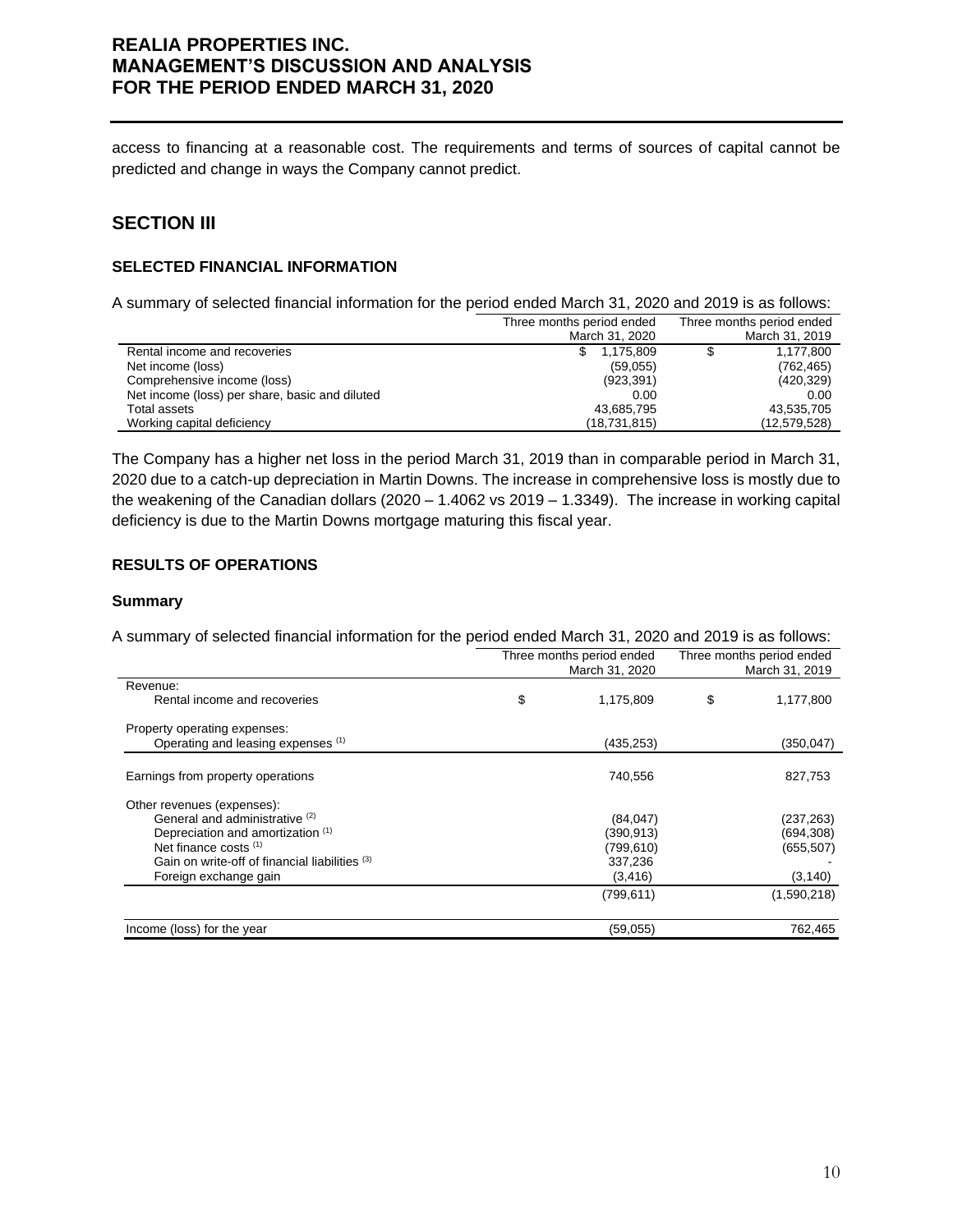### **TOTAL ASSETS**

Total assets as at March 31, 2020 included \$41,403,867 of investment properties, \$925,366 of mortgage reserve funds, \$743,207 of cash, \$545,478 of accounts receivable and \$67,877 of prepaid expenses and deposits.

- 1. Due to the weakening of Canadian dollar in 2020.
- 2. General and administrative expenses are higher in 2019 primary due to increased legal services.
- 3. Write off of liabilities from 2014 and 2015.

### **LIQUIDITY, WORKING CAPITAL**

As at March 31, 2020, the Company had a working capital deficiency of \$18,731,815 (March 31, 2019 – working capital deficiency of \$12,579,528).

The net increase in working capital deficiency from March 31, 2019 to March 31, 2020 is due the mortgage payable maturing in this fiscal year.

### **SELECTED QUARTERLY INFORMATION - MOST RECENT EIGHT QUARTERS**

A summary of selected quarterly financial information for the most recent eight quarters is as follows:

|                          | 2020       | 2019 |           |  |             |  |            | 2018        |  |             |  |           |  |              |
|--------------------------|------------|------|-----------|--|-------------|--|------------|-------------|--|-------------|--|-----------|--|--------------|
|                          | Q1         |      | Q4        |  | Q3          |  | Q2         | Q1          |  | Q4          |  | Q3        |  | Q2           |
| Net income (loss)        | (59.055)   |      | 2.182     |  | (963.837)   |  | (601.558)  | \$(762.465) |  | (381, 187)  |  | .830.515  |  | \$(135, 428) |
| Comprehensive income     |            |      |           |  |             |  |            |             |  |             |  |           |  |              |
| (loss)                   | (923, 390) |      | (20, 800) |  | (1.038.297) |  | (374, 651) | (420.329)   |  | (3.655.803) |  | 3.200.426 |  | (66, 983)    |
| Net income (loss) per    |            |      |           |  |             |  |            |             |  |             |  |           |  |              |
| share, basic and diluted | 0.00       |      | 0.00      |  | 0.00        |  | 0.00       | 0.00        |  | 0.00        |  | 0.01      |  | 0.00         |

In the second quarter ended June 30, 2019, the Company experienced a higher net loss and comprehensive loss than in the comparable period in June 30, 2018 due primarily from the consolidation of Martin Downs.

In the third quarter ended September 30, 2019, the Company experienced a higher net loss and comprehensive loss than in the comparable period in September 30, 2018 due primarily from the consolidation of Martin Downs, increased legal fees and strengthening of the Canadian dollars.

In the fourth quarter ended December 31, 2019, the Company experienced a higher net income and a much lower comprehensive income loss due to the strengthening of Canadian dollars.

The results for the quarter ended March 31, 2020 are previously described under Results of Operations.

## **SECTION IV**

### **CRITICAL ACCOUNTING ESTIMATES**

The preparation of the financial statements in conformity with IFRS requires management to make judgments, estimates and assumptions that effect the reported amounts in the financial statements. Management bases its judgments, estimates and assumptions on factors it believes to be reasonable in the circumstances, but which may be inherently uncertain and unpredictable. The uncertainty of these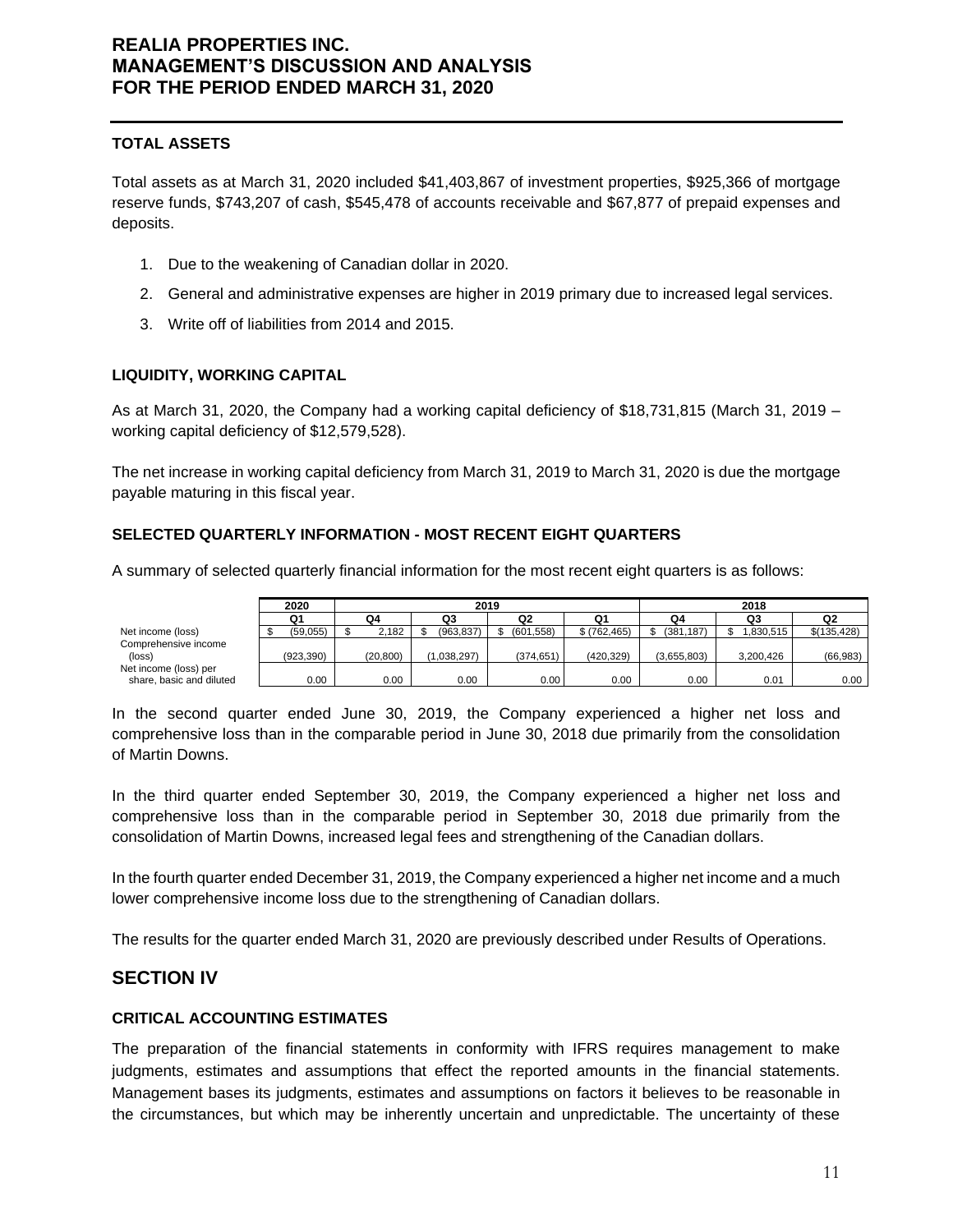judgments, assumptions and estimates could results in actual results that differ from the estimates and outcomes that require a material adjustment to the carrying amount of assets and liabilities in the future.

#### (a) Judgements:

The following are critical accounting judgments that have been made in applying the Company's accounting policies:

(i) Business combinations:

The Company acquires interests in entities that own investment properties. At the time of acquisition, the Company considers whether the acquisition represents a business combination or acquisition of a group of assets and liabilities. The Company accounts for an acquisition as a business combination where an integrated set of activities is acquired in addition to the investment property. When the acquisition does not represent a business combination, it is accounted for as an acquisition of a group of assets and liabilities, and the acquisition cost is allocated to the assets and liabilities acquired based on their relative fair values at the acquisition date. The Company may elect to use the concentration test as permitted and defined in the amendment to IFRS 3 to assess if a transaction could be accounted for as an asset acquisition

(ii) Investment properties:

The Company's accounting policy relating to investment properties is described in note 3(d) of the Financial Statements. In applying this policy, judgment is applied to determine the significant components of each property, including the useful lives over which the componentized assets are to be amortized.

(iii) Going concern:

The assessment of the Company's ability to continue on a going concern basis, to obtain sufficient funds to cover ongoing operating expenses and to meet its obligations for the coming year involves a large part of judgment based on past experience and other factors, including expectations of future events that are considered reasonable in the circumstances.

#### (b) Estimates:

-

The significant areas of estimation include the following:

(i) Fair value of the investment properties:

The fair value of investment properties disclosed in note 5 of the Financial Statements is determined by management.

The determination of the fair value of investment property requires the use of estimates such as future cash flows from assets (i.e., tenant profiles, future revenue streams and overall repair and condition of the property), discount rates applicable to those assets' cash flows and capitalization rates. These estimates are based on market conditions existing at the reporting date.

(ii) Convertible debentures:

For convertible debentures containing an equity component, the Company assesses the value of the debt component which is calculated at the estimated fair value of the future interest and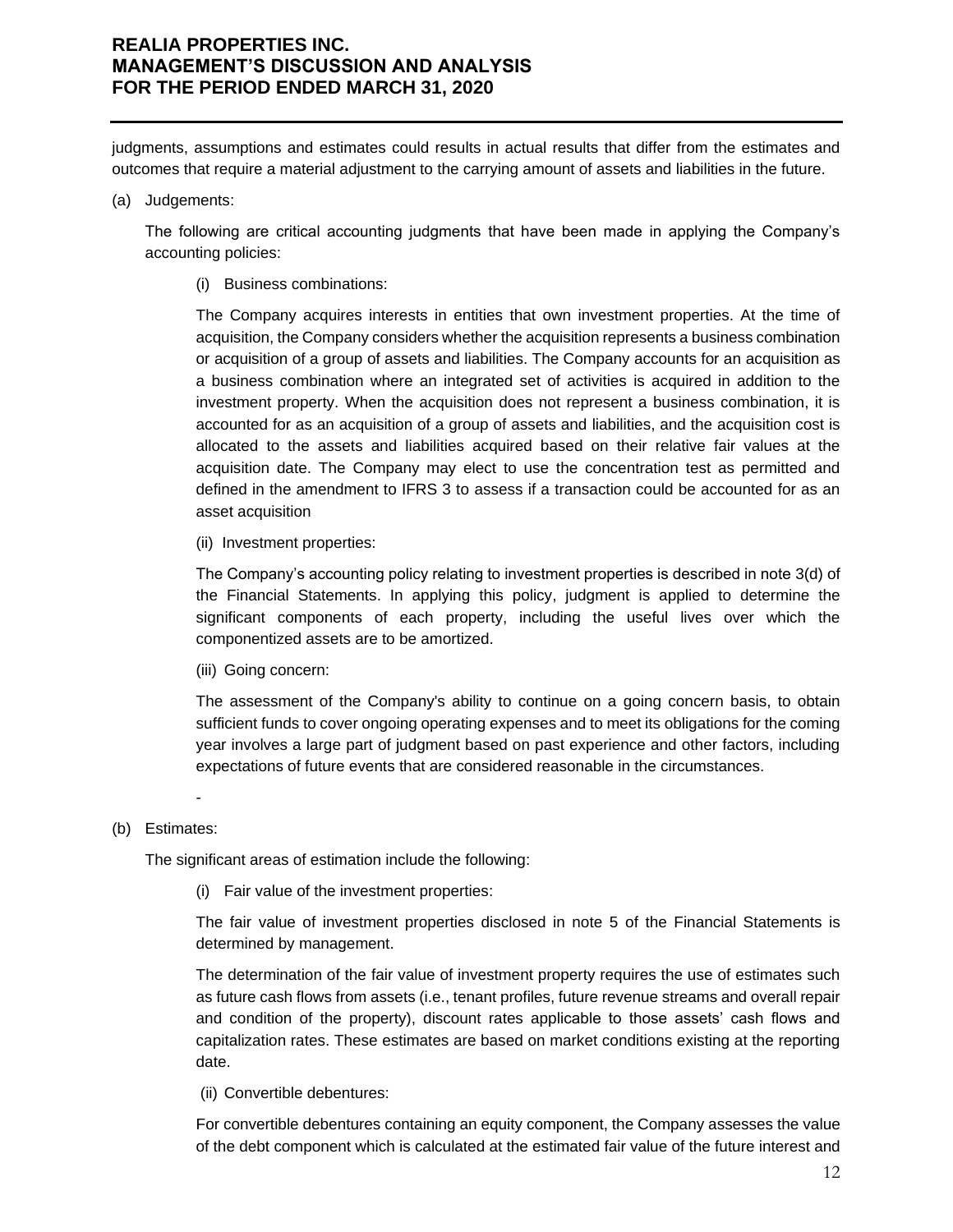principal payments due under the terms of the convertible debentures, using an estimated discount rate based on Management's estimated cost of capital.

For convertible debentures which do not contain an equity component, the Company is required to estimate the fair value of the embedded derivative liability which is calculated based on using a model which considers inputs requiring significant judgement.

### **NEW ACCOUNTING POLICIES ADOPTED IN THE CURRENT PERIOD**

#### *IFRS 16 - Leases*

IFRS 16 was issued in January 2016 and applies to annual financial reporting periods beginning on or after January 1, 2019. IFRS 16 sets out the principles for the recognition, measurement, presentation and disclosure of leases. IFRS 16 replaces IAS 17, Leases, and related interpretations. IFRS 16 eliminates the classification of leases as either operating leases or finance leases as is required by IAS 17 and, instead, introduces a single lessee accounting model. All leases result in the lessee obtaining the right to use an asset at the start of the lease and incurring a financing obligation corresponding to the lease payments to be made over time.

The adoption of IFRS 16 did not have an impact on the Company's consolidated financial statements for the period ended March 31, 2020.

#### **RISKS AND UNCERTAINTIES**

#### **General Business Risks**

The Company will be subject to general business risks and to risks inherent in the commercial real estate industry, including the ownership of real property. These risks include general economic and market factors, health crisis factors, tenant credit risk, local real estate conditions, competition, changes in government regulation, interest rates, the availability of equity and debt financing, environmental and tax related matters, availability of specialized trades people and reliance on key personnel. Any one of, or a combination of, these factors may adversely affect the financial position of the Company.

#### **Real Property Ownership**

All real property investments are subject to elements of risk. Such investments are affected by general economic conditions, local real estate markets, the attractiveness of the properties to residents, supply and demand for space, and competition from other available space and various other factors.

The performance of the economy in the area in which Martin Downs Town Center, Metro Gateway Shopping Center, and 116th Street Center (collectively called the "Properties") are located affects occupancy, market rental rates and expenses. These factors consequently can have an impact on the future share of income/(loss) attributable to the Company from the Properties.

Other factors may further adversely affect the future value of the Properties. These factors include local conditions in the areas in which the Properties are located, such as an oversupply of commercial real estate properties or a reduction in the demand for commercial real estate properties, the attractiveness of the Properties to tenants, competition from other properties and the Company's ability to provide adequate facilities, maintenance, services and amenities. Operating costs, including real estate taxes, insurance and maintenance costs, and mortgage payments, if any, do not, in general, decline when circumstances cause a reduction in income from a property. The Company could sustain a loss as a result of foreclosure on the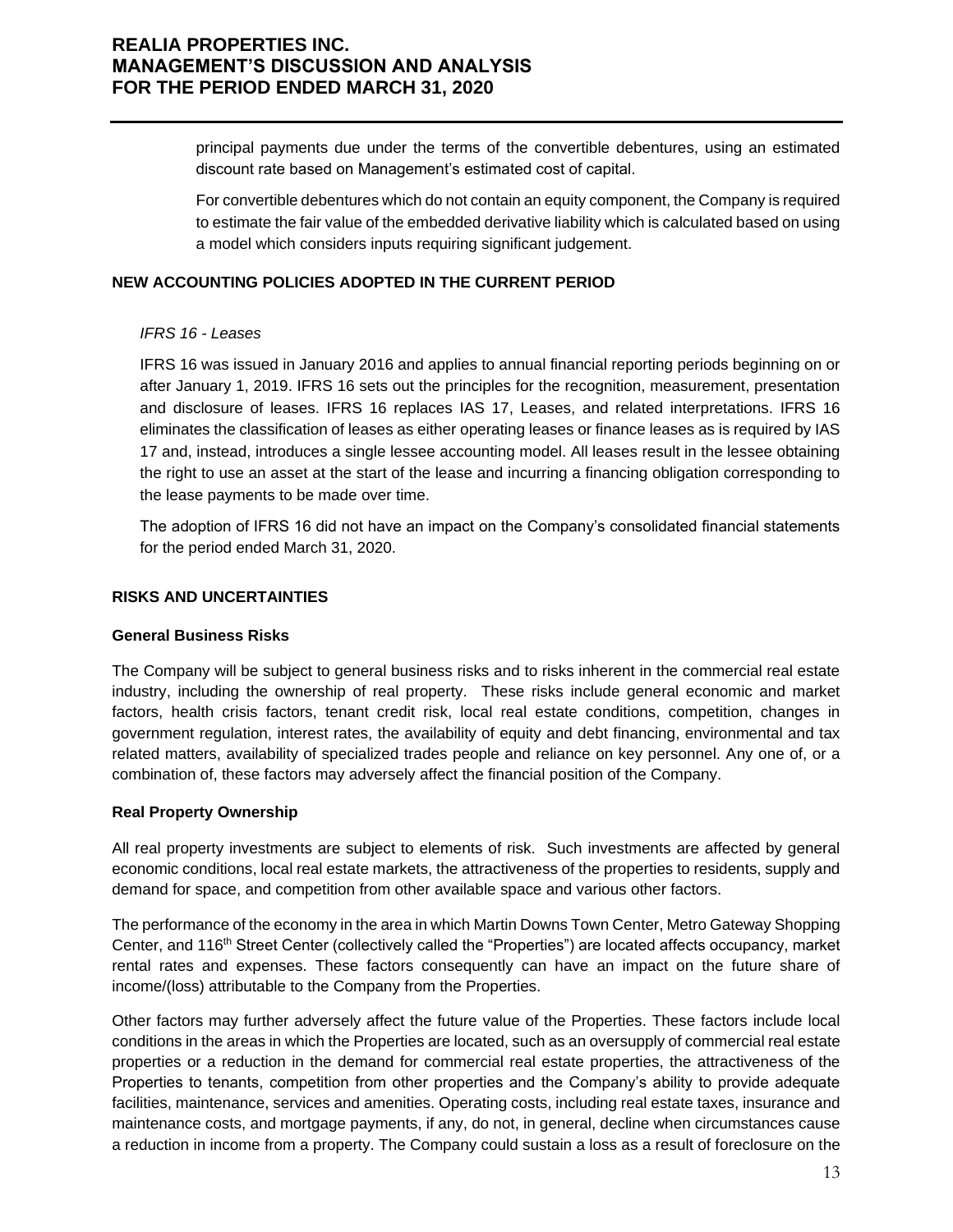Properties if they are mortgaged to secure payment of indebtedness and the Company or its wholly-owned subsidiaries, as applicable, were unable to meet their mortgage payments. In addition, applicable laws, including tax laws, interest rate levels and the availability of financing also affect revenues from properties and real estate values generally.

### **Asset and Development Strategy**

It is intended that the Company's business strategy will involve expansion through acquisitions that are in addition to the Properties. These activities require the Company to identify acquisition candidates or investment opportunities that meet its criteria and are compatible with its growth strategy. The Company may not be successful in identifying commercial real estate properties that meet its acquisition criteria or in completing acquisitions or investments on satisfactory terms. Failure to identify or complete acquisitions will slow the Company's growth. The Company could also face significant competition for acquisitions opportunities. Some of the Company's competitors have greater financial resources than the Company and, accordingly, have a greater ability to borrow funds to acquire and develop properties. These competitors may also be willing and/or able to accept more risk than the Company can prudently manage, including risks with respect to the geographic concentration of investments and the payment of higher prices. This competition for investments may reduce the number of suitable investment opportunities available to the Company and may increase acquisition costs in certain areas where the Company's facilities are located or in areas targeted for growth and, as a result, may adversely affect the Company's operating results.

Even if the Company were successful in identifying suitable acquisitions projects, newly acquired properties may fail to perform as expected and management of the Company may underestimate the costs associated with the integration of the acquired properties. In addition, any expansions the Company undertakes in the future are subject to a number of risks, including, but not limited to, construction delays or cost overruns that may increase project costs, financing risks, the failure to meet anticipated occupancy or rent levels, failure to receive required zoning, land use and other governmental permits and authorizations and changes in applicable zoning and land use laws. If any of these problems occur, expansion costs for a project will increase, and there may be significant costs incurred for projects that are not completed. In deciding whether to acquire or expand a particular property, the Company will make certain assumptions regarding the expected future performance of that property.

It is intended that the Company will invest in new developments which carry a certain risk that projected financial returns may not be achieved and that cost overruns, or start-up losses may require further equity injections. The Company manages this risk through detailed evaluation of each development separately and ensuring certain criteria have been met, including an extensive supply and demand analysis and establishing capital participants.

#### **Joint Venture and Associate Investments**

The Company no longer has any interests in joint venture and associate investments as at March 31, 2020. The Company may however enter into arrangements with respect to other properties in the future. In any such arrangement, the Company may not be in a position to exercise sole decision-making authority regarding the properties owned through these arrangements. Investments may, under certain circumstances, involve risks not present when a third party is not involved, including the possibility that investment partners might become bankrupt or fail to fund their share of required capital contributions. Investment partners may have business interests or goals that are inconsistent with the Company's business interests or goals and may be in a position to take actions contrary to the Company's policies or objectives. Such investments also have the potential risk of impasse on strategic decisions, such as a sale,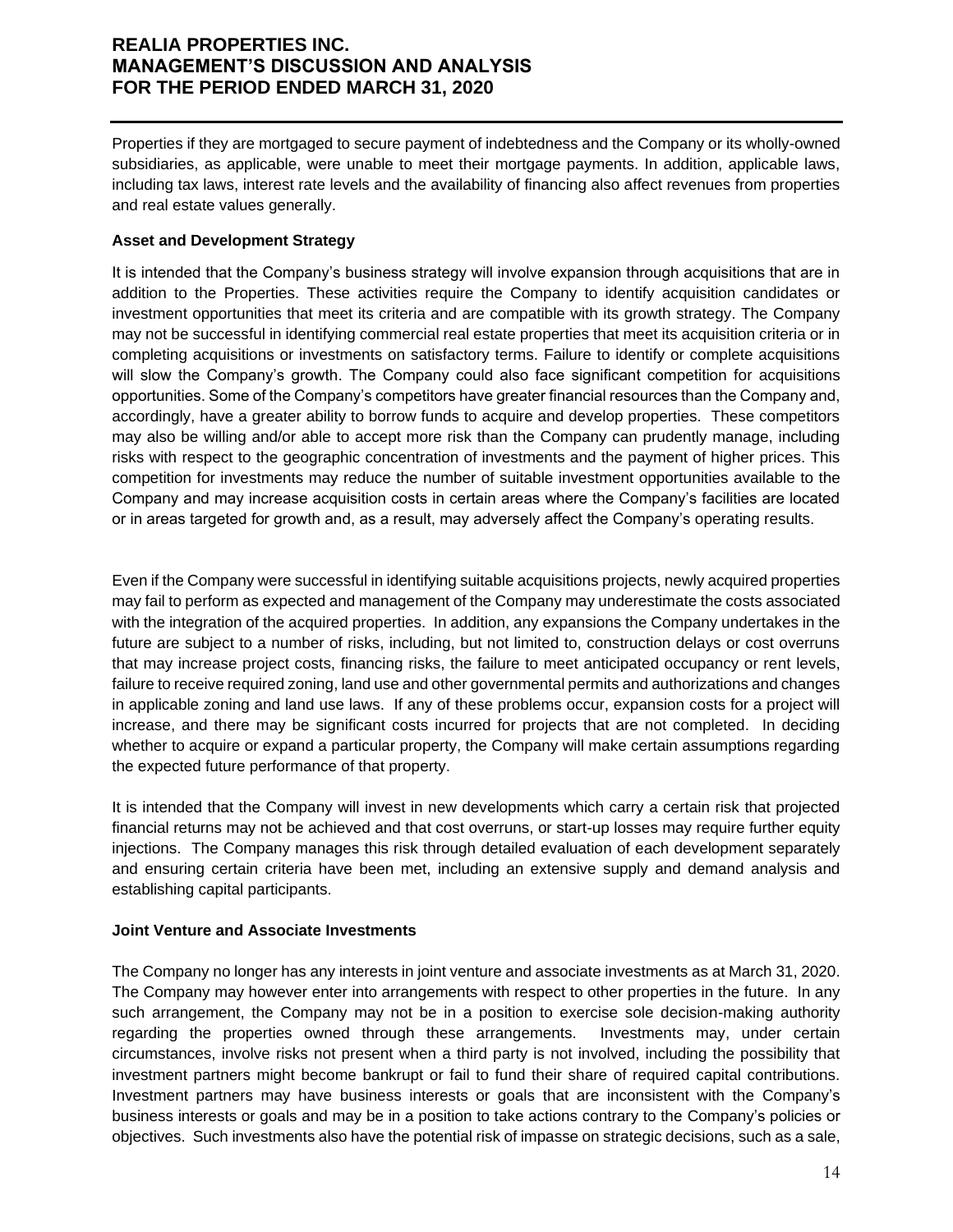because neither the Company nor the investment partner would have full control over the arrangement. Any disputes that may arise between the Company and its investment partners could result in litigation or arbitration that could increase the Company's expenses and distract its officers and/or directors from focusing their time and effort on the Company's business. In addition, the Company might in certain circumstances be liable for the actions of its investment partners.

### **Investment Concentration**

The Company will be susceptible to adverse markets in Palm City, Florida, Phoenix, Arizona, and Indianapolis, Indiana, the markets in which it is operating, such as changing demographics and other factors. Presently, the Company's depreciated book value interests in Martin Downs Town Center in Palm City, Florida account for 41% of the Company's real property assets, the Company's interest in Metro Gateway in Phoenix, Arizona account for 28% of the Company's real property assets and the Company's interest in 116<sup>th</sup> Street in Indianapolis, Indiana accounts for 31% of the Company's real property assets. As a result of this concentration of assets, the Company will be particularly susceptible to adverse market conditions in these regions. Any adverse economic or real estate markets in the areas in which the Properties are located, or in the future in any of the other markets in which the Company operates, or any decrease in demand for commercial real estate resulting from the local economy or demographics could adversely affect the rental revenues . This effect could impair the ability of the assets to service their debt obligations and generate stable positive cash flow from operations to generate a return for the Company.

#### **Illiquidity**

Real property investments tend to be relatively illiquid, with the degree of liquidity generally fluctuating in relation to demand for and the perceived desirability of such investments.

### **Uninsured Losses**

Martin Downs Town Center, Metro Gateway Shopping Center and 116<sup>th</sup> Street Center will carry comprehensive general liability, fire, flood, extended coverage and rental loss insurance with policy specifications, limits and deductibles customarily carried for properties similar to the Properties. There are, however, certain types of risks, generally of a catastrophic nature, such as wars or environmental contamination, which are either uninsurable or not insurable on an economically viable basis. Should an uninsured or under-insured loss occur, the Company could lose its investment in, and anticipated profits and cash flows from the Properties.

### **Environmental Risk**

As an indirect owner of real property in the United States, the Company is subject to various federal, state and municipal laws relating to environmental matters. Such laws provide that the Company could be liable for the costs of removal of certain hazardous substances and repair of certain hazardous locations. The failure to remove or remediate such substances or locations, if any, could adversely affect the Company's ability to sell such real estate or to borrow using such real estate as collateral and could potentially also result in claims against the Company.

Management is not aware of any material non-compliance with environmental laws with respect to the Properties. The Company is also not aware of any pending or threatened investigations or actions by environmental regulatory authorities in connection with the Properties. However, the Company cannot guarantee that any material environmental conditions do not or will not otherwise exist with respect to the Properties.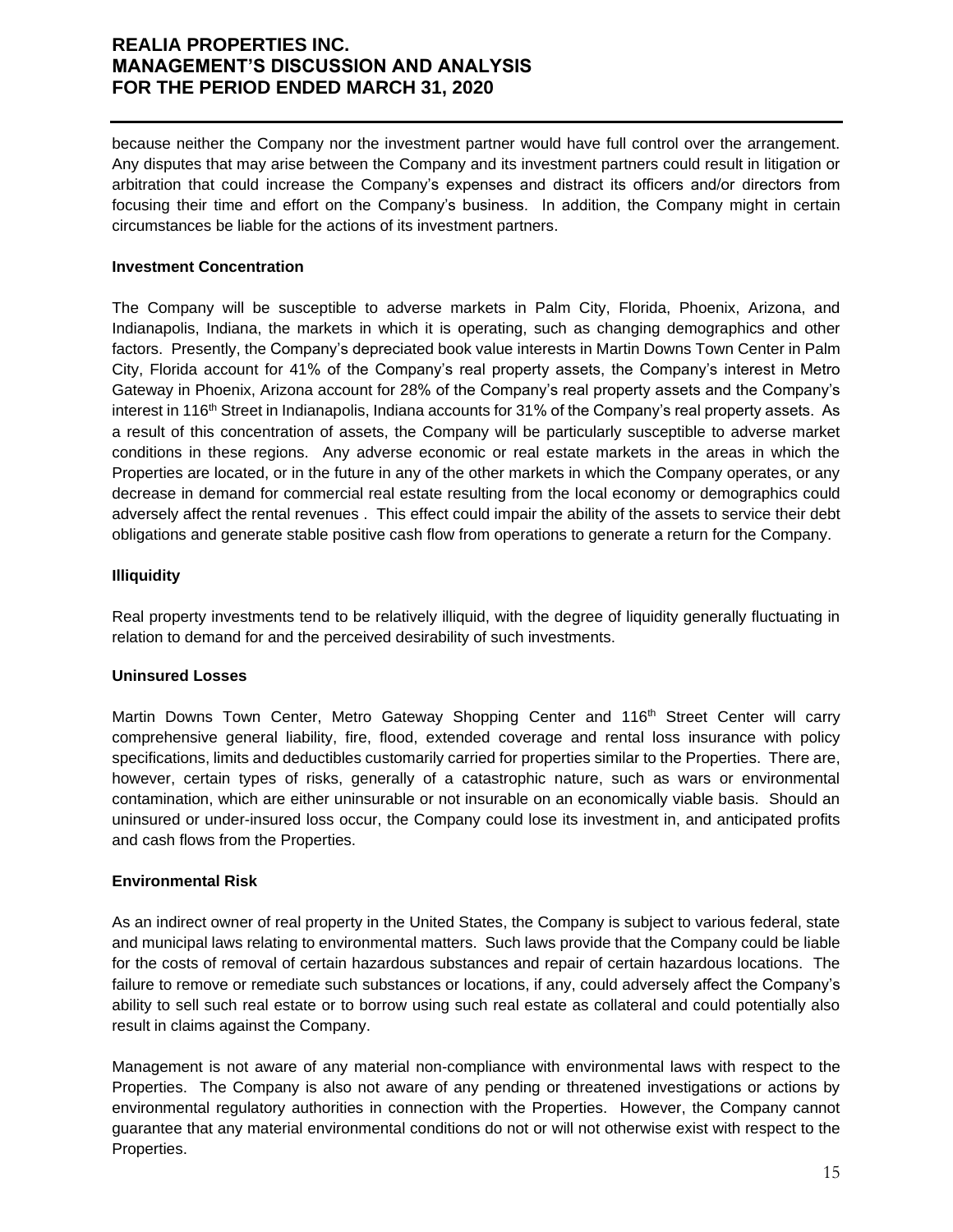### **Public Market Risk**

It is not possible to predict the price at which the Shares will trade and there can be no assurance that an active trading market for the Shares will be sustained. The Shares will not necessarily trade at values determined solely by reference to the value of the underlying business of the Company or its assets. Accordingly, the Shares may trade at a premium or a discount to the value implied by the value of the Company's assets. The market price for the Shares may be affected by changes in general market conditions, fluctuations in the markets for equity securities and numerous other factors beyond the control of the Company.

#### **Debt Financing**

The Company and its owned subsidiaries have incurred and may incur indebtedness in the future in connection with the acquisition or expansion of facilities and its business. The wholly owned subsidiaries may incur unsecured debt or mortgage debt by obtaining loans secured by some or all of their real estate properties or assets. The Company's wholly owned subsidiaries' debt may harm the Company's business and operating results by:

- requiring the wholly owned subsidiaries to use a substantial portion of their cash flow from operations to pay principal and interest, which will reduce the amount of cash available for generating a return to the Company, and thus, other purposes;
- limiting the Company's ability to borrow more money for operating or capital needs or to finance acquisitions in the future; and
- making the Company more vulnerable to economic and industry downturns and reducing its flexibility in responding to changing business and economic conditions.

In addition to the risks discussed above and those normally associated with debt financing, including the risk that the Company's and its wholly owned subsidiaries' cash flow will be insufficient to meet required payments of principal and interest, the Company will also be subject to the risk that the wholly owned subsidiaries will not be able to refinance potential future indebtedness on their properties and that the terms of any refinancing they could obtain would not be as favourable as the terms of their existing indebtedness. In addition, the financing arrangements of the Company may contain covenants that will restrict its ability to operate its business in certain ways. If the Company fails to comply with the restrictions in its financing arrangements, its lenders may be able to accelerate related debt as well as any other debt to which a crossdefault or cross-acceleration provision applies. A default could also allow creditors to foreclose, sell or realize on the property securing such debt or exercise other remedies against the Company. Credit facilities also typically require repayment of funds or cash flow sweeps when certain coverage ratios are not met. In connection with its financing arrangements, the Company expects that it will grant security interests over substantially all of its assets. If the Company is not able to meet its debt service obligations, it risks the loss of some or all of its assets to foreclosure or sale.

### **Interest Fluctuations and Financing Risk**

The Company may finance future acquisitions in part with debt borrowings, which could bear interest at fixed or variable rates. The interest expense on any variable rate indebtedness of the Company will increase when interest rates increase. Interest rates are currently low relative to historical levels and may increase significantly in the future. A significant increase in interest expense could adversely affect the Company's results of operations.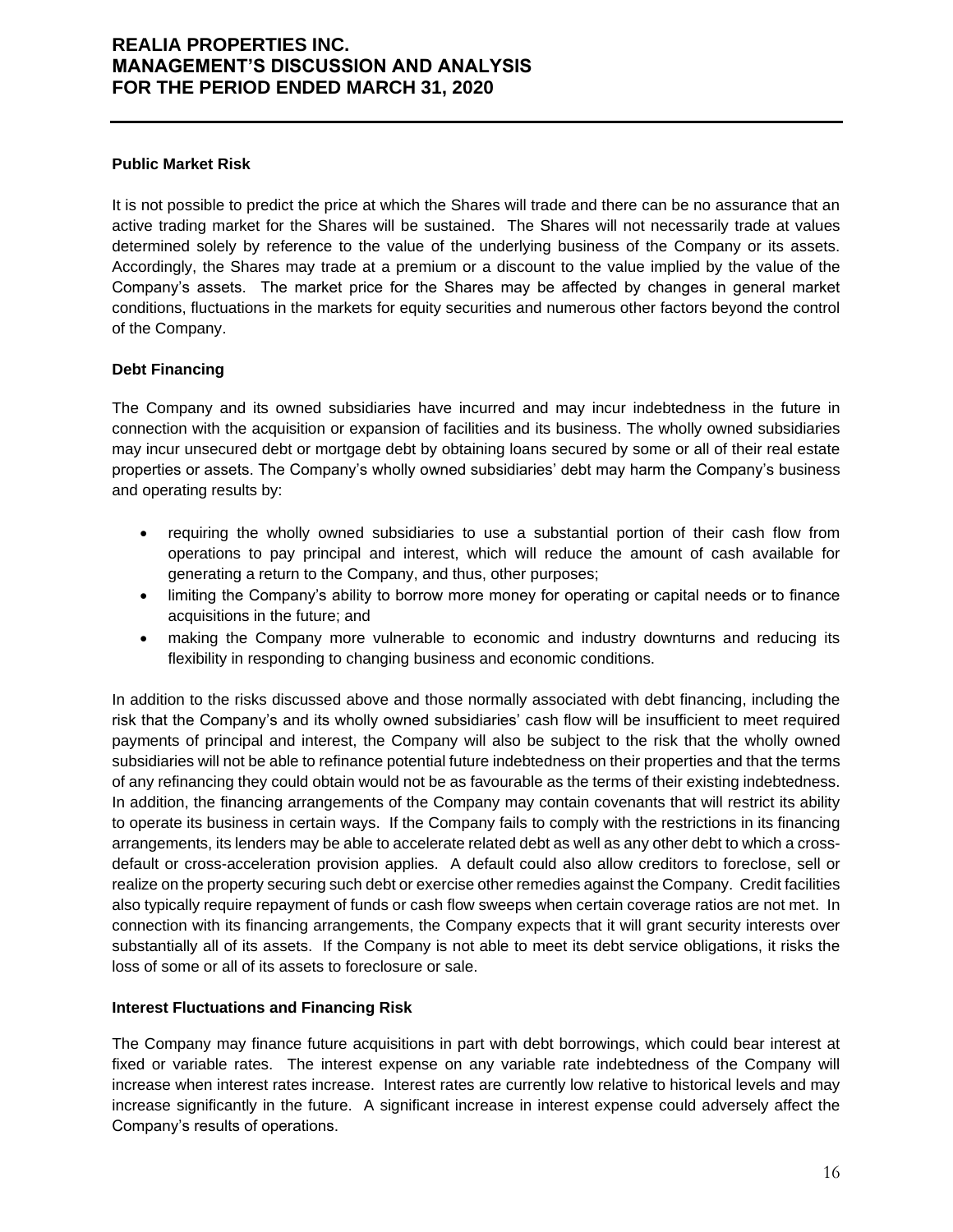### **Failure to Obtain Additional Financing**

The Company may require additional financing in order to grow and expand its operations. It is possible that such financing will not be available or, if it is available, will not be available on favorable terms. Future financing may take many forms, including debt or equity financing, which could alter the debt-to-equity ratio of the Company or which could be dilutive to Shareholders.

### **Dilution**

The number of Shares that the Company is authorized to issue is unlimited. The directors of the Company will have the discretion to issue additional Shares in order to raise additional capital or in connection with future acquisitions, which may have a dilutive effect on Shareholders.

### **Potential Volatility of Share Price**

It is not possible to predict the price at which the Shares will trade and there can be no assurance that an active trading market for the Shares will be sustained. The market price of the Shares may be volatile and could be subject to wide fluctuations due to a number of factors, including but not limited to: (i) actual or anticipated fluctuations in the Company's results of operations; (ii) changes in estimates of the Company's future results of operations by management or securities analysts; and (iii) general industry changes. In addition, the financial markets have in the past experienced significant price and value fluctuations that have particularly affected the market prices of equity securities of many venture and real estate issuers and that sometimes have been unrelated to the operating performance of these companies. Broad market fluctuations, as well as economic conditions generally and in the real estate industry specifically, may adversely affect the market price of the Shares.

#### **Limited Prior Public Market**

The Shares have a limited record of trading publicly on the Exchange. The Company cannot predict at what price the Shares will trade and there can be no assurance that an active trading market will be maintained. A publicly traded real estate company will not necessarily trade at values determined solely by reference to the underlying value of its real estate assets. Accordingly, the Shares may trade at a premium or a discount to values implied by valuations.

#### **Proposed Acquisitions**

There can be no assurance that the Company will complete further acquisitions of real property interests. Acquisitions of properties by the Company are subject to normal commercial risks and satisfaction of closing conditions that may include, among other things, lender approval, receipt of estoppel certificates and obtaining title insurance. Such acquisitions may not be completed or, if completed, may not be on the terms that are exactly the same as initially negotiated. In the event that the Company does not complete an acquisition, it may have an adverse effect on the operations and results of the Company in the future. There can also be no assurance that the Company will be able to identify and acquire additional real property interests on competitive terms or at all.

### **Potential Conflicts of Interest**

Situations may arise where the interests of directors and officers may conflict with the interests of the Company. Conflicts, if any, will be subject to the procedures and remedies provided by the *Canadian*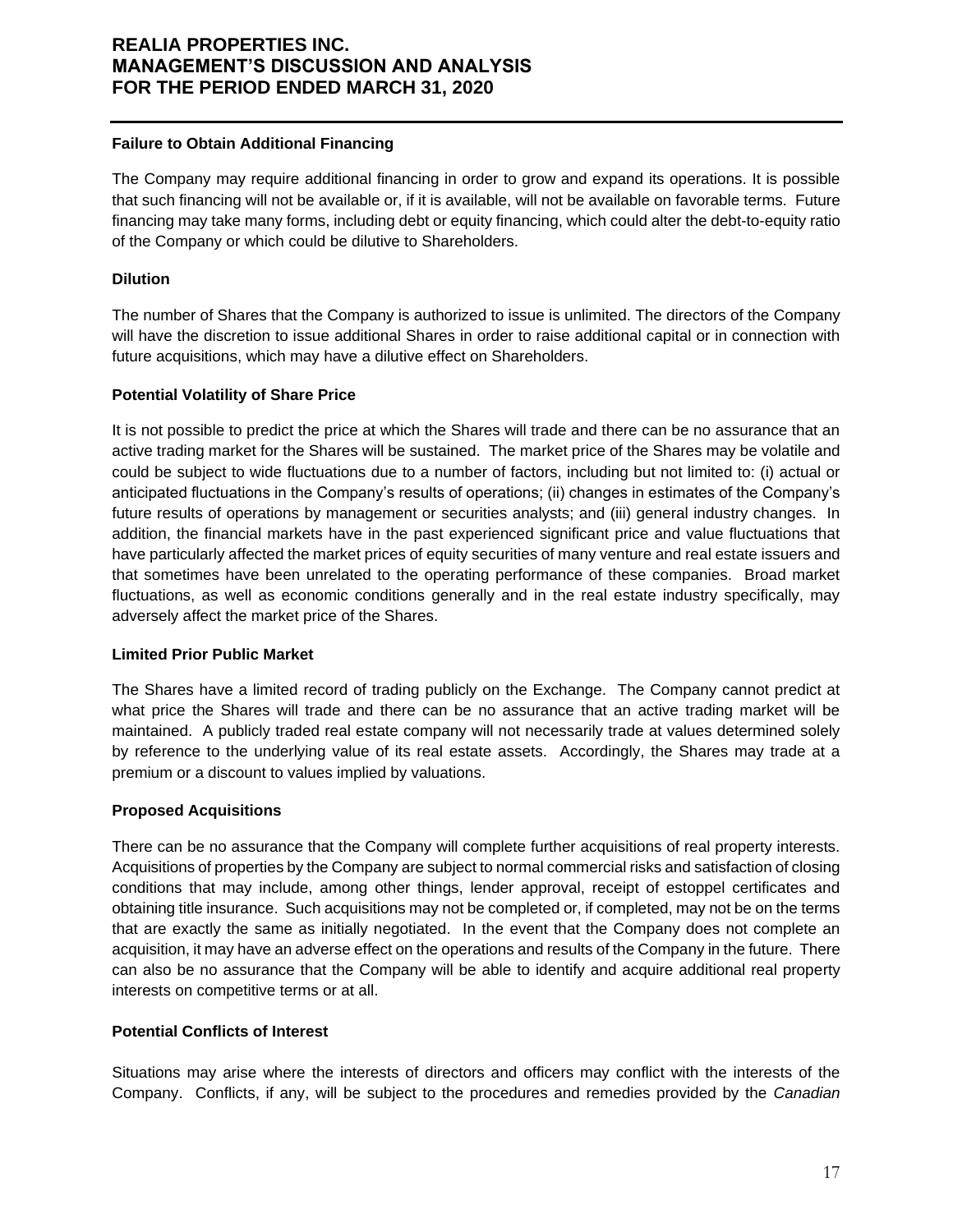*Business Corporations Act*.

### **Foreign Currency**

The results of operations of the Company are reported in Canadian dollars. The Company's operations are anticipated to be conducted almost exclusively in the United States. Any fluctuations in the value of the US dollar relative to the Canadian dollar may result in variations in the share of income/(loss) from wholly owned subsidiaries and joint ventures and associates and the net income of the Company. The Company does not plan on undertaking any hedging in order to mitigate its foreign currency risks.

As at March 31, 2020, the Canadian dollar equivalent of monetary assets and liabilities held by the Company that are denominated in U.S. dollars are as follows:

|                  | Mar 31, 2020 | Dec 31, 2019 |
|------------------|--------------|--------------|
| Cash             | 36,158       | 9,359        |
| Notes payable    | 1,406,200    | 1,299,000    |
| Accounts payable | 69.872       | 60,215       |

If the Canadian dollar had strengthened or weakened 5 percent against the U.S. dollar with all other variables held constant, the Company would have additional income or loss from foreign exchange included in net income and equity for the period ended March 31, 2020 of approximately \$68,615 (2019 – \$62,455).

### **Foreign Political Risk**

The Properties are located in the United States and, as such, a substantial portion of the Company's business will be exposed to various degrees of political, economic and other risks and uncertainties. The Company's operations and investments may be affected by local political and economic developments, including expropriation, nationalization, invalidation of governmental orders, permits or agreements pertaining to property rights, political unrest, labour disputes, limitations on repatriation of earnings, limitations on foreign ownership, inability to obtain or delays in obtaining necessary permits, opposition to property development from local, environmental or other non-governmental organizations, government participation, royalties, duties, rates of exchange, high rates of inflation, price controls, exchange controls, currency fluctuations, taxation and changes in laws, regulations or policies as well as by laws and policies of Canada affecting foreign trade, investment and taxation.

#### **Inability to Resell Shares**

There can be no assurance that an active and liquid market for the Shares will be developed and, if developed, will be maintained; and a holder of Shares may find it difficult to resell those Shares.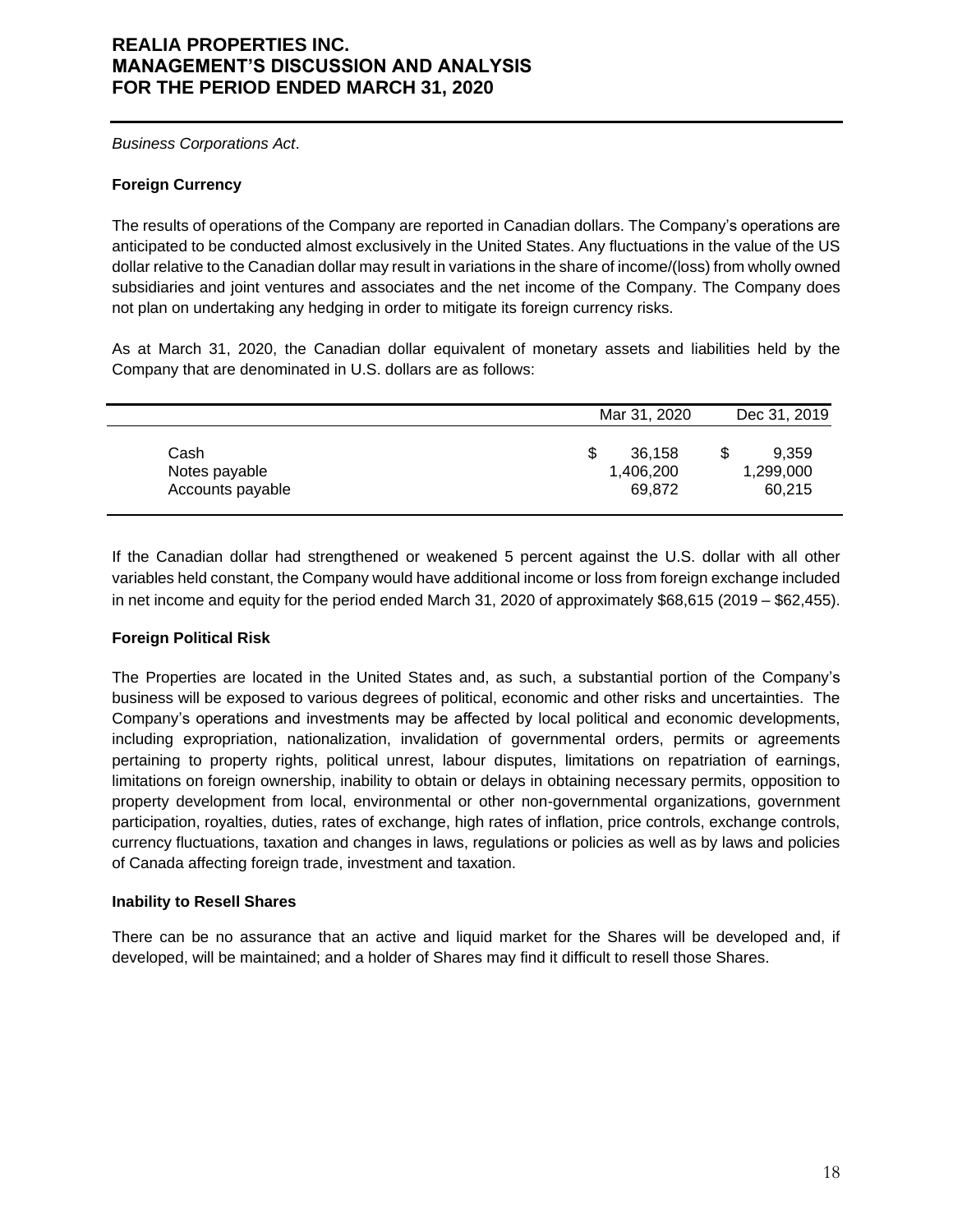### **RELATED PARTY TRANSACTIONS**

All of the related party disclosure below is identical to that contained in the financial statements.

#### **Notes Payable**

|                          | Mar 31, 2020 | Dec 31, 2019 |
|--------------------------|--------------|--------------|
| Martin Downs GP, LLC (c) | 1,406,200    | 1,299,000    |

On August 31, 2018, concurring with the refinancing of the mortgage loan related to Martin Downs Town Center, the Company acquired an additional 9% interest in Martin Downs NSC, LLC from the Martin Downs GP, LLC, a private entity in which one of the Company's officers is a partner for an amount of \$1,304,750 (US\$1,000,000).

Correspondingly, the US\$1,000,000 note payable to Martin Downs GP, LLC to finance the 9% ownership interest acquisition bears interest at a rate of 10%. The note matured on August 30, 2019 and was extended to February, 2020 in exchange for an extension fees of \$21,053 (US\$15,000) and further extended to August 31, 2020 in exchange for extension fees of \$20,124 (US\$15,000). The Company may, from time to time, repay all or any part of the amount due without penalty.

#### **Other Related Party Balances and Transactions**

Other related party transactions and balances, not already disclosed in the condensed consolidated interim financial statements include:

|                                                                                   | Mar 31, 2020       | Dec 31, 2019       |
|-----------------------------------------------------------------------------------|--------------------|--------------------|
| Due to Hoche Private Equity Investors SARL (b) (c)<br>Due to Inovalis USA LLC (d) | 151.960<br>150.768 | 151,960<br>135.313 |
|                                                                                   | 302.728            | 287.273            |

Included in accounts payable and accrued liabilities is \$3,001 of accrued interest charges (2019 - \$10,277) owing to private companies related through common directors.

#### (a) Key management personnel compensation

|                                                                           | Mar 31, 2020     | Dec 31, 2019     |
|---------------------------------------------------------------------------|------------------|------------------|
| CFO:<br>Consulting fees<br><b>Corporate Secretary:</b><br>Consulting fees | 19,776<br>16,474 | 79,737<br>66,140 |
|                                                                           | 36,249           | 145,877          |

Key management personnel include the members of the Board of Directors and executive officers of the Company.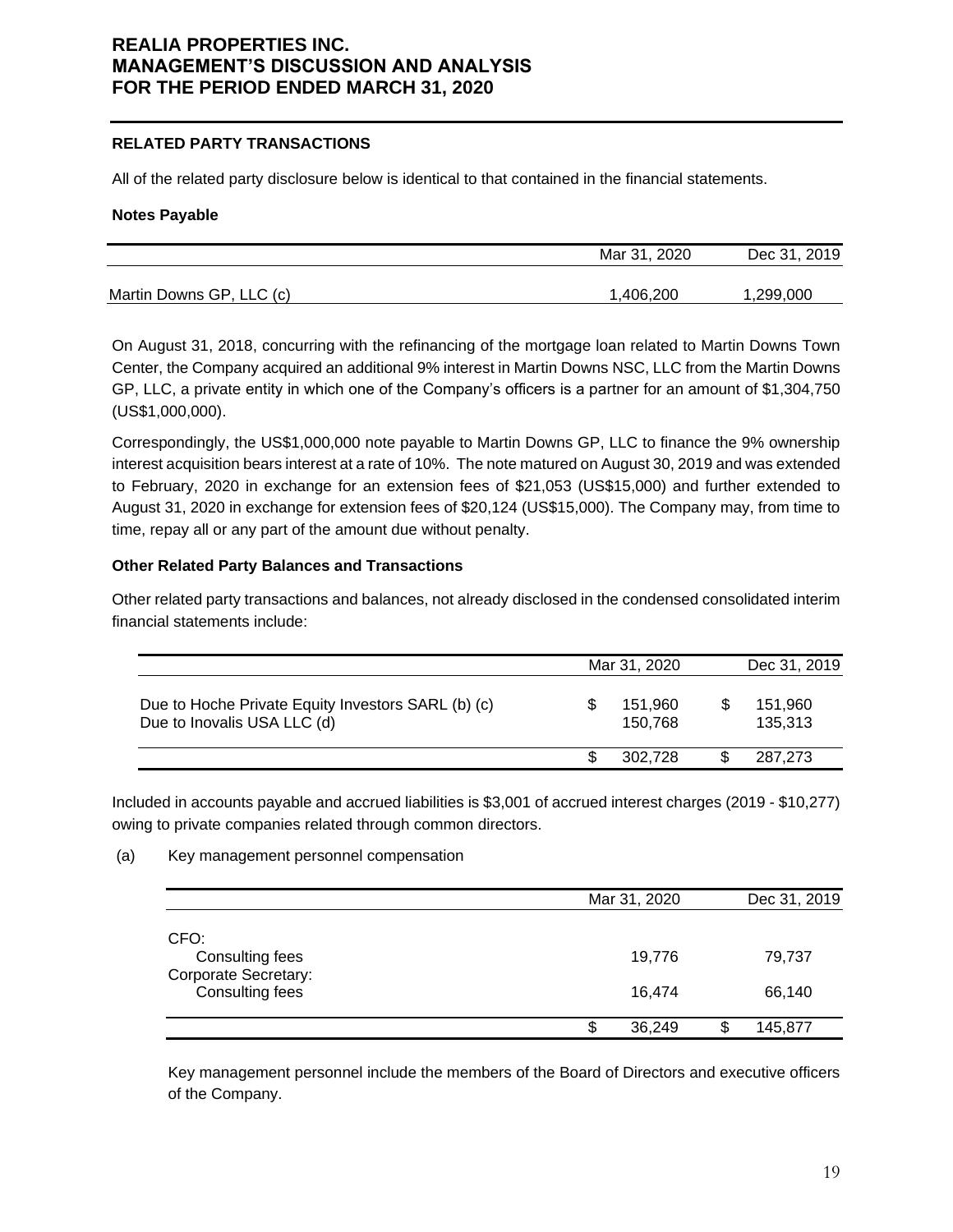(b) Loan facility:

On April 4, 2018, the Company obtained a loan facility for up to \$100,000. Under the terms of the loan facility, the Company may draw from time to time from April 4, 2018 to December 31, 2018, for the purpose of funding working capital requirements. Interest on any outstanding drawdowns will accrue at a fixed rate of 10% per annum, and is payable monthly. Outstanding indebtedness is payable on demand, subject to the terms and conditions of the loan facility, but will be subordinated by the Company's senior indebtedness to secured lenders. The loan facility is provided by a private company of which the Chairman of the Board of the Company is a principal. In consideration of providing the loan facility, the loan facility provider will receive \$3,000. The Company is currently pursuing negotiation for the extension of the maturity of the loan facility.

The Company drew \$100,000 in 2018 under this loan facility. The loan remains outstanding at March 31, 2020.

(c) Down payment:

On July 6, 2018, a private company of which the Chief Executive Officer and Chairman of the Board of the Company provided a \$52,336 (\$40,000USD) down payment for the refinance of the Martin Downs mortgage. The down payment will be repaid upon demand.

(d) Asset Management and Disposition Fees – Martin Downs:

On July 22, 2013, Martin Downs NSC, LLC entered into a management agreement with Inovalis USA LLC, pursuant to which Inovalis USA LLC provided management services to Martin Downs NSC, LLC, with respect to investment properties it holds. As payment for its service, Inovalis USA LLC was entitled, until October 31, 2018, to 1% of gross revenues collected, as asset management fees. Inovalis USA LLC was also entitled to a 1% disposition fee associated with the sale of its ownership interest in Martin Downs to the Company. On September 30, 2019, the Company formally terminated the management agreement with Inovalis USA LLC and the associated fees became due (management fee - \$84,700 (US\$63,975) and disposition fee – \$53,213 (US\$40,192).

Management of the Company does not receive any other fee than that described above. The Company's Chairman and CFO are entitled to receive incentive stock options under the Company's incentive stock option plan. The other directors of the Company also do not receive any cash fee and are entitled only to participate in the Company's incentive stock option plan. As such, the management and the directors of the Company will generally benefit only as shareholders and incentive stock option holders of the Company, benefitting only as other shareholders will benefit.

### **CONVERTIBLE DEBENTURES – NON-RELATED PARTIES**

Non-related parties:

|                                                                           | Mar 31, 2020               | Dec 31, 2019              |
|---------------------------------------------------------------------------|----------------------------|---------------------------|
| Liability, beginning of year<br>Accretion                                 | 4,428,983<br>\$.<br>36,462 | 4,294,371<br>S<br>134,612 |
| Liability, end of year                                                    | 4,465,444                  | 4,428,983                 |
| Transaction costs, beginning of year<br>Amortization of transaction costs | (53, 533)<br>17.844        | (124, 910)<br>71,377      |
| Transaction costs, end of year                                            | (35, 689)                  | (53, 533)                 |
| Convertible debentures                                                    | S<br>4,429,755             | S<br>4,375,450            |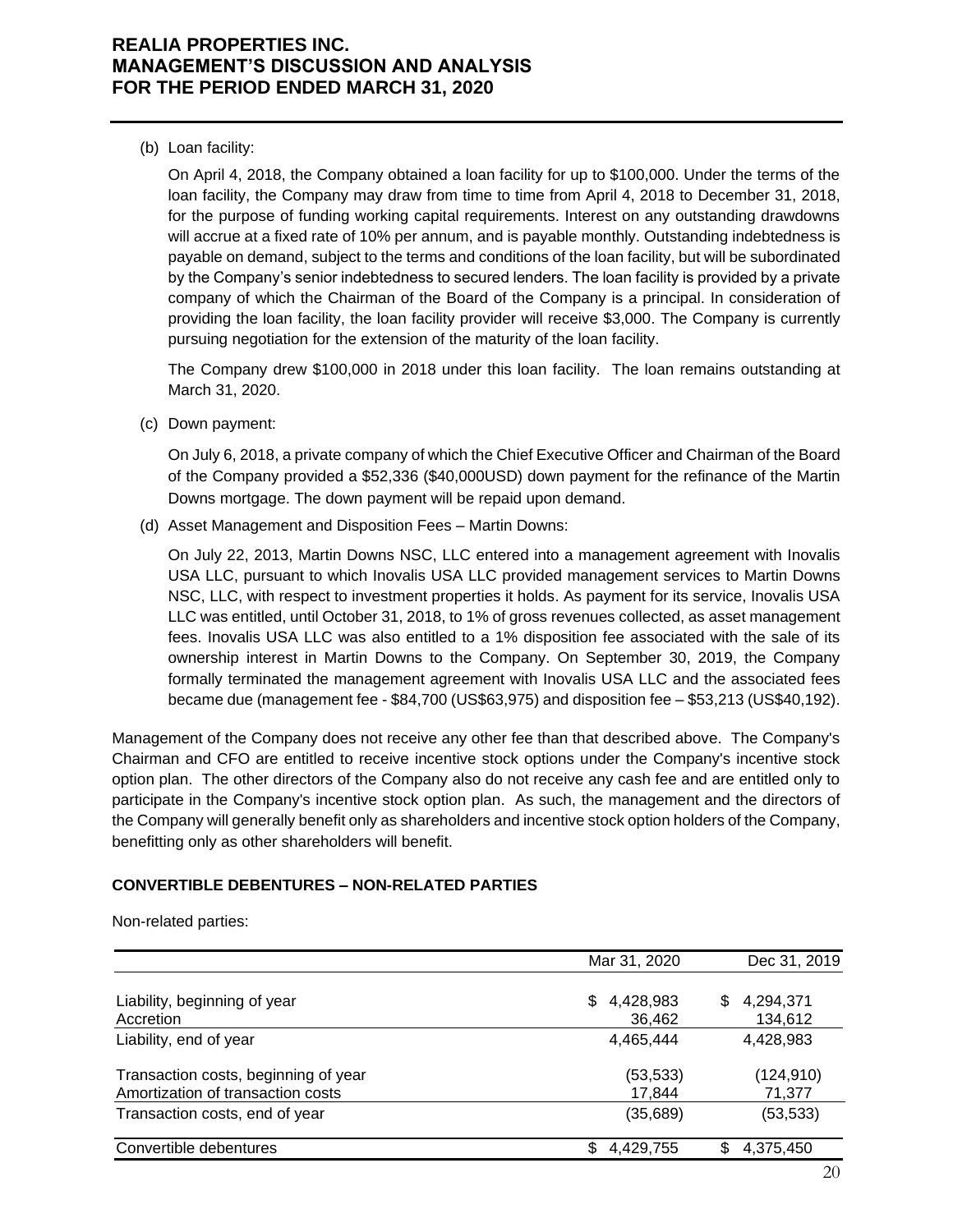The Company entered into a trust indenture on July 31, 2013 with BNY Trust Company of Canada under which the Company could issue convertible debentures to a maximum principal amount of \$11,500,000.

The convertible debentures are redeemable, unsecured, subordinated to senior indebtedness and were set to mature on September 30, 2018. Interest at the rate of 8.5% per annum is payable quarterly in arrears. The convertible debentures are convertible into common shares of the Company at \$0.08125 per share at any time prior to the close of business on the earlier of: (*i*) the date that is five days immediately preceding the maturity date, and (*ii*) if called for redemption, on the business day immediately preceding the date specified by the Company for the redemption of the convertible debentures.

Upon a change in control, the Company is required to make a redemption offer to all debenture holders equal to the principal amount plus accrued and unpaid interest and has the option to redeem all remaining debentures if 90% or more of the aggregate principal amount outstanding have been tendered for purchase under the redemption offer.

On September 28, 2018, the Debenture holders approved an Extraordinary Resolution authorizing (i) the maturity extension of the Debentures from September 30, 2018 to September 30, 2020; (ii) a reduction in the conversion price at which the Debenture may be converted into common shares of the Corporation from \$0.08125 to \$0.06 per common share; and (iii) an increase of the interest rate payable on the Debentures from 8.5% per annum to 9.5% per annum, which took effect as of October 1, 2018.

This transaction was accounted for as a debt extinguishment due to substantial modifications made to the original debt. Therefore, convertible debentures of \$4,542,000 as at September 28, 2018 were derecognized and a new liability of \$4,263,350 and an equity component of convertible debentures of \$278,649 were accounted for, resulting in a gain on debt extinguishment of \$222,510 in the consolidated statement of income (loss) and comprehensive loss. The Company determined the fair value of the new liability based on the net present value of future cash flows using a discount rate of 13%.

For the period ended March 31, 2020, the Company incurred \$107,873 (2019 - \$107,872) of interest on the convertible debentures, which is included in finance costs.

As a condition of the convertible debentures, the Company is required to maintain a debt service coverage ratio. At the end of March 31, 2020, the Company was in compliance with the covenant.

## **OUTSTANDING SHARE DATA**

As at March 31, 2020 and the date of this MD&A, the following is a description of the outstanding equity securities and convertible securities previously issued by the Company:

|                                                             | As at March 31, 2020  | As at the date of this |
|-------------------------------------------------------------|-----------------------|------------------------|
|                                                             |                       | MD&A                   |
| Voting or equity securities authorized                      | Unlimited             | Unlimited              |
| Securities convertible or exercisable into voting or equity | Share options to      | Share options to       |
| securities - share options                                  | acquire up to         | acquire up to          |
|                                                             | 5,104,422 outstanding | 5,104,422 outstanding  |
|                                                             | common shares         | common shares          |
| Voting or equity securities issued and outstanding          | 255,221,137           | 255,221,137            |
|                                                             | common shares         | common shares          |
| Securities convertible or exercisable into voting or equity |                       |                        |
| securities - directors and officers share options           | 360,000               | 360,000                |
| Total voting or equity securities issuable on conversion or |                       |                        |
| exchange of outstanding securities                          | 360,000               | 360,000                |